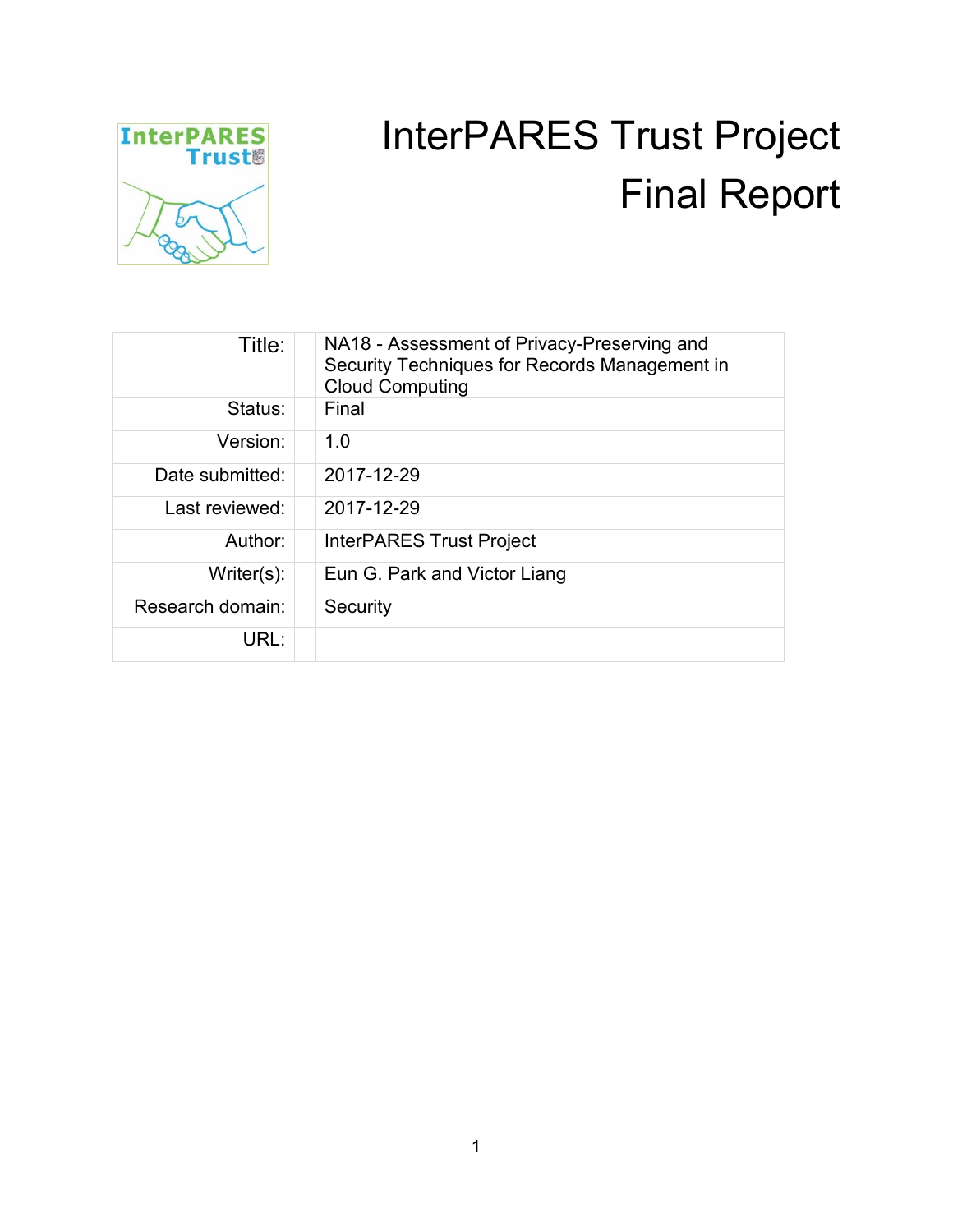#### Document Control

| <b>Version history</b> |                            |          |                        |
|------------------------|----------------------------|----------|------------------------|
| Version                | Date                       | Bv       | Version notes          |
| 1.0                    | Dec 29, 2017   E. Park and |          | Final report submitted |
|                        |                            | V. Liang |                        |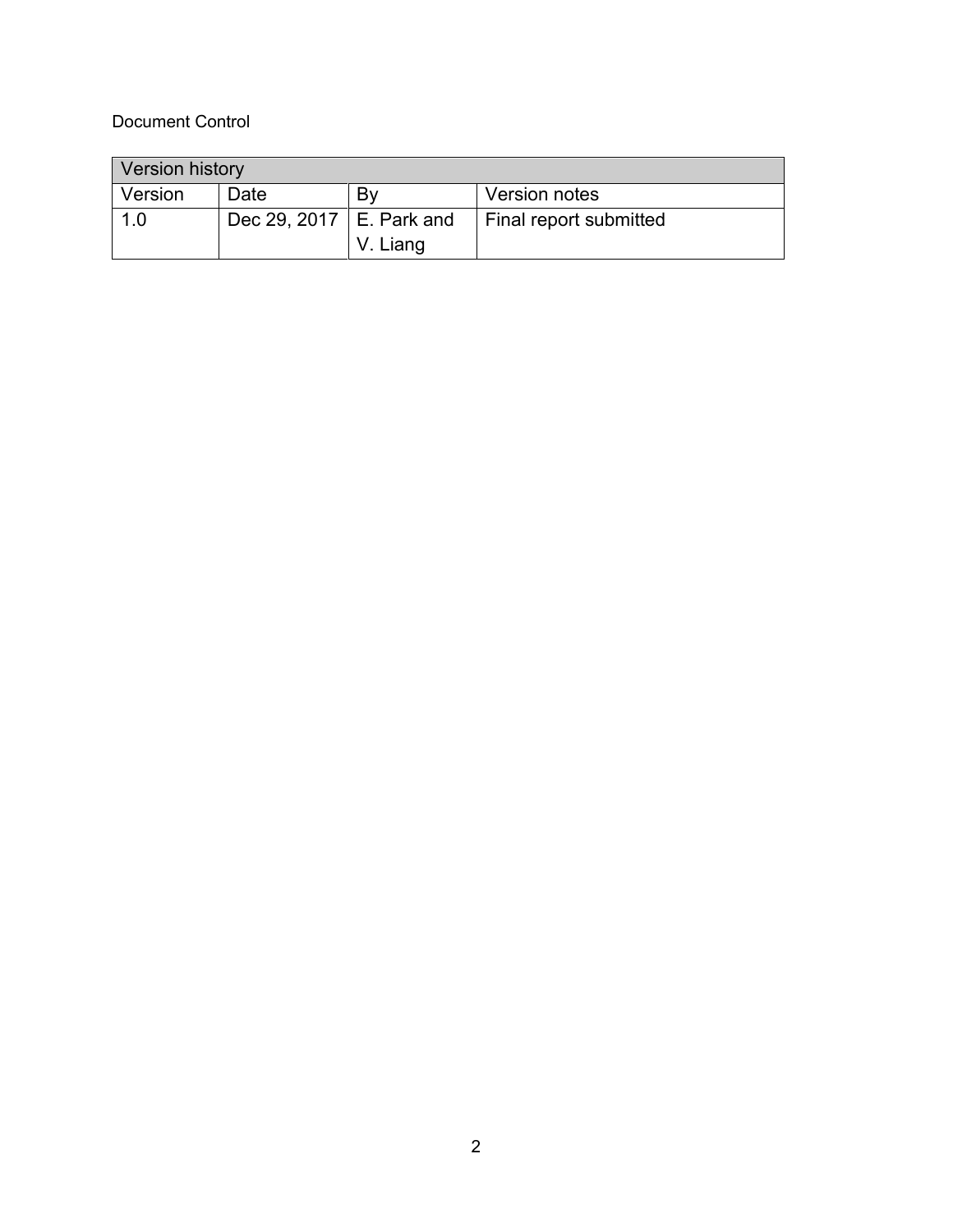## **Table of Contents**

| 5.                                                                       |  |
|--------------------------------------------------------------------------|--|
| 6.                                                                       |  |
| 6.1. Comparative Summary of PIPEDA, HIPPA, and Privacy Act12             |  |
| 6.2. The mandatory and optional privacy requirements of the three acts16 |  |
|                                                                          |  |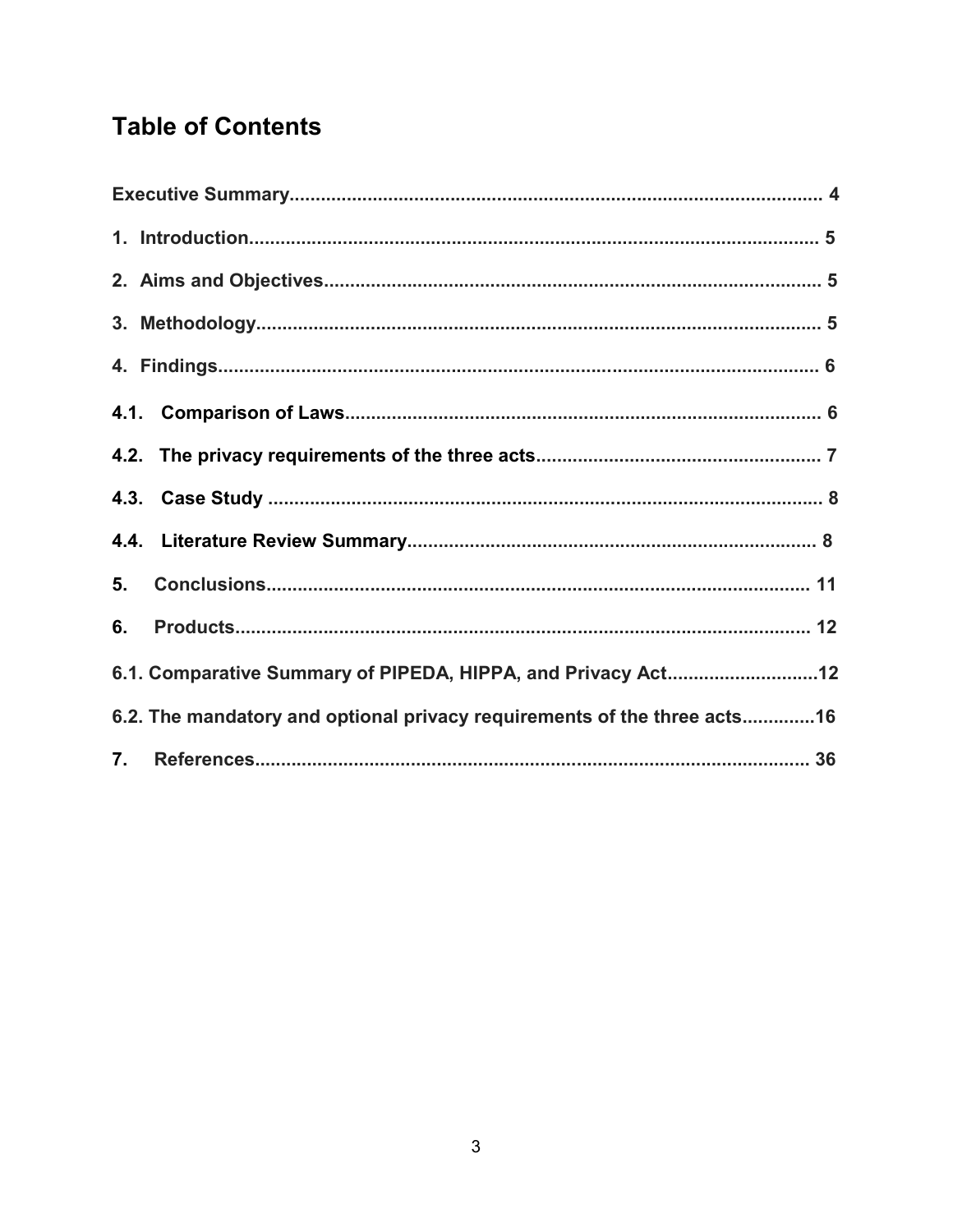## **Executive Summary**

The emergence of cloud computing has significantly improved the potential for sharing data. However, the major obstacle to adopting this technology in the public sector is a lack of trust in sufficient security and privacy protection. This case study aims to explore the current privacy-related requirements that could be applicable to cloud environments, especially for institutions that host person-specific information, and to examine the readiness of health and government agencies in making a technological shift to the cloud for their records management practices. Based on the findings, we plan to make suggestions on how to manage security and privacy issues in records management practices at government and health agencies. The following methodology is being used in the study: (1) conduct a literature review on the current legal guidelines for privacy management in the United States and Canada; (2) examine the available security and privacy-preserving techniques and tools that could be applicable to the cloud and develop and choose one technique; (3) select one privacy-preserving technique to be tested at host sites with person-specific information; (4) conduct a case study to test how the technique can legally and technically protect the privacy of records and data at the sites (e.g. at government agencies and health care service providers); and (5) based on the findings of the case study, make suggestions on how to manage security and privacy risks in records and data management at government and health agencies.

A review of the current legal guidelines for privacy management in the United States and Canada has been done. The mandatory requirements of the three acts have been identified. A review of the available security and privacy-preserving techniques and tools that could be applicable to the cloud has been completed. Based on this review, one privacy-preserving technique has been selected to be tested at host sites that handle person-specific information.

With the chosen technique, a case study was conducted at the Société de transport de Montréal, the transportation agency for the city of Montreal, Quebec, Canada, to test how the technique can protect privacy in records and data that is kept at this Canadian site. The results of the case study show that the level of protection is theoretically guaranteed. Then, we checked the data with the mandatory privacy requirements that we identified. After anonymization, age and social status information from a passenger's transportation card was not revealed. Thus, legal requirements are also met. Nevertheless, there is still a risk in protecting privacy and security at privacy sensitive institutions.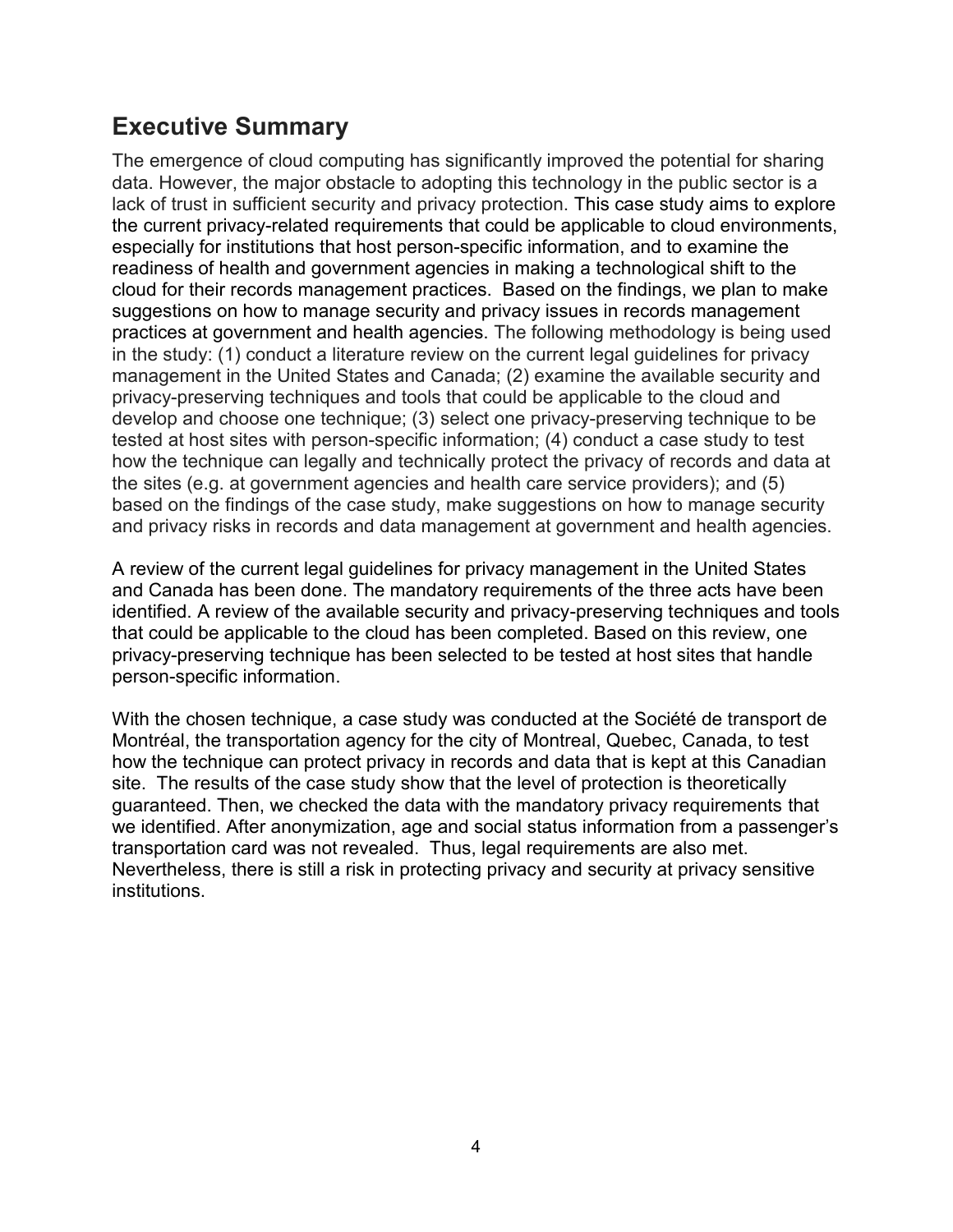## **1. Introduction**

In the past couple of decades, many privacy-preserving records and data management techniques have been developed to address privacy issues in different data sharing institutions. The emergence of cloud computing has significantly improved the potential for sharing data. However, a major obstacle to adopting this technology in the public sector is a lack of trust in there being sufficient security and privacy protection. Thus, there is a need to assess privacy-preserving techniques and tools that are both readily available and frequently used in the field to test how well these techniques and tools could help legally and technically (e.g. both theoretically and practically) protect privacy and security at institutions that are held to high privacy and security requirements.

Our literature review revealed that there is a lack of control when outsourcing to thirdparty cloud computing providers, which is a problem that is further exacerbated by a lack of clarity and uniformity between laws, both nationally and internationally, leading to breaches and the misuse of data. The result is a buyer-beware situation in which due diligence and contracts between users and providers are key to protecting personal data and ensuring accountability.

Protecting privacy rights should never be largely left up to providers and consumers, but current laws are not adequate enough. The way in which many organizations and companies have mishandled private information is reflective of this, as well as reflective of the general underappreciation of risks associated with cloud computing; therefore, those using cloud computing services need to be vigilant and proactive. Despite the numerous risks involved, consumers do not have much choice now, as they face a situation in which they should decide between accessing important or essential services, such as healthcare and government services, or being left behind without any alternative resources that would enable them to fully participate in society.

## **2. Aims and Objectives**

The objectives of this case study are (1) to examine the security and privacy challenges of hosting person-specific information in the cloud; (2) to study the readiness of health and government agencies in making a technological shift to the cloud; (3) to evaluate state-of-the-art privacy-preserving techniques, mechanisms and tools in the context of the cloud environment; and (4) make suggestions on how to manage security and privacy issues in records management practices within government and health agencies.

## **3. Methodology**

1. Conduct a literature review on the current legal guidelines of privacy management in the United States and Canada. Researchers conducted a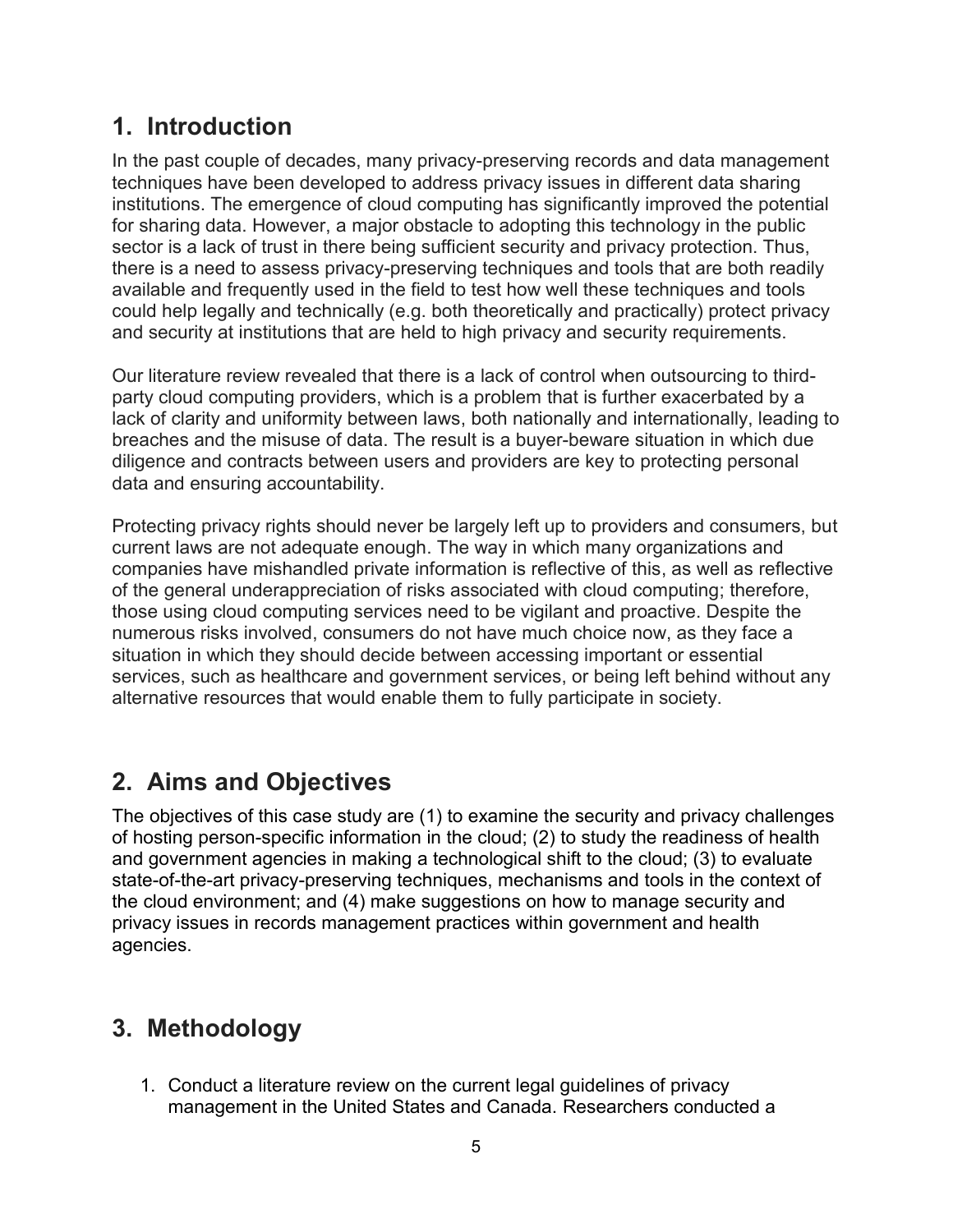literature review on privacy guidelines, such as the *Health Insurance Portability and Accountability Act* and the *Personal Information Protection and Electronic Documents Act* in North America. Develop criteria to evaluate privacy management;

- 2. Based on the criteria driven by the literature review, examine the available security and privacy-preserving techniques and tools that could be applicable to the cloud and develop and choose one technique;
- 3. Choose one privacy-preserving technique for implementation and testing at host sites with person-specific information;
- 4. Conduct a case study to test how the technique could legally and technically protect privacy preserving records and data at the sites (e.g. within government agencies or a health care service provider); and

#### **4. Findings**

#### **4.1. Comparison of Laws**

A review of the current legal guidelines of privacy management in the United States and Canada (Privacy Act of 1974 and the Personal Information Protection and Electronic Documents Act (PIPEDA) in Canada; and the Health Insurance Portability and Accountability Act (HIPAA) in the US) has been completed.

PIPEDA is the Canadian federal privacy protection law that sets out ground rules for how private sector organizations may collect, use or disclose personal information in the course of commercial activities. PIPEDA applies to federal works, undertakings and businesses with regards to an employee's personal information. PIPEDA generally applies to organizations' commercial activities in all provinces, except where provinces have created their own privacy laws. In recent years, while there has been a strong push towards moving data to the cloud for financial and efficiency reasons, various stakeholders and players have urged caution. As Melodie Szeto and Ali Miri point out, PIPEDA is a consent-based Act, so companies must have consent "from individuals to collect, use, and disclose personal information. Under the Act, companies cannot refuse services to an individual that refuses to consent to collection of information beyond what is 'required to fulfill the explicitly specified, and legitimate purposes" (2007, pp. 2-3).

Like PIPEDA, HIPAA aims to strike a balance between providing better services and the protection of personal information. HIPAA focuses exclusively on the healthcare sector and identifiable health information of United States citizens. While cloud computing has created major innovations in health care research, it also presents a serious risk to patient privacy and confidentiality. Yang and Borg point out that "records of patients'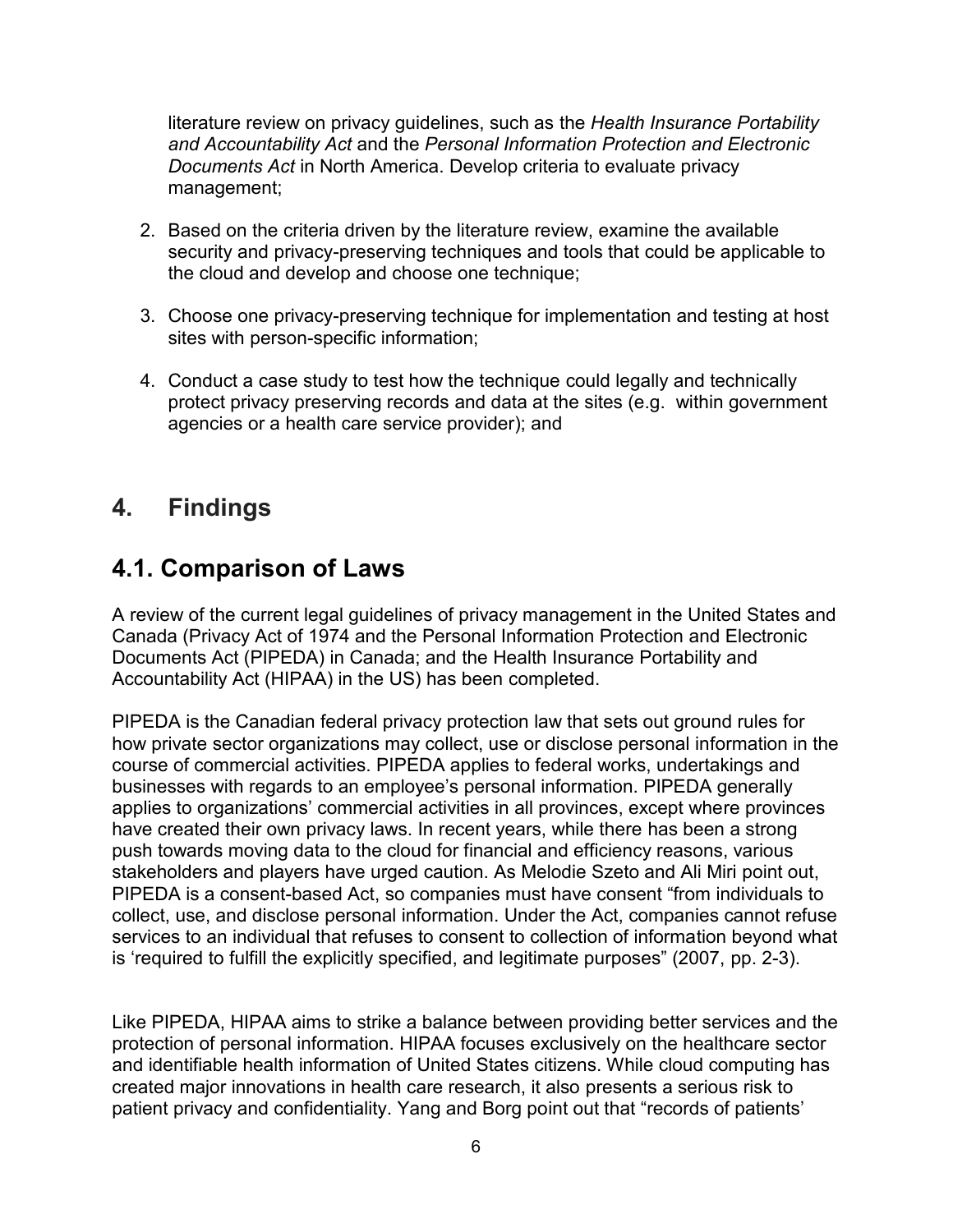personal medical histories and others identifying data are at a high risk of being abused when stored in the cloud currently, because patient data is in an invisible place that is constantly threatened by hackers and internal breaches in security" (Yang & Borg, 2012, p. 145).

The Privacy Act 1974 is a U.S. federal law that establishes a Code of Fair Information Practice that governs the collection, maintenance, use, and dissemination of personally identifiable information about individuals that is maintained in systems of records by federal agencies. Parker sees that the current U.S. legislation does not adequately protect end-users' privacy because it does not recognize the nature of personal information (2014). It gets worse: the federal statute does not directly address the collection and use of data collected from the end-users of cloud computing providers under contract with the Federal Government (Parker, 2014).

Although several laws might provide the framework for future legislative action to address these issues, the development of technology has again outpaced the development of relevant legislation. Ryan also remarked that "despite the numerous technical benefits of cloud computing, consumers should consider what legal rights and responsibilities are with cloud computing technologies. As with the technologies, the applicability of existing laws and the possibility of new laws tailored specifically to the new technologies remain unclear" (Ryan, 2014, p. 498). Although the U.S. Federal Government has demonstrated some awareness and sensitivity to data privacy concerns in the cloud computing context, it seems that the security of the data is purposefully placed within the control of cloud computing service providers, while regrettably ignoring end-user privacy" (Parker, 2014, 400-1).

As a way to solve a problem, Ryan indicates that there should be one uniform set of standards and regulations and requirements acceptable for existing laws and applications (2014). The European Union is on the way toward decreasing uncertainty by publishing standards and clearing up regulatory framework. Ryan suggested that "there is more need for quick action or at least clear communication between legislators, the judiciary, prosecutors, and players in the cloud computing industry" (2014, 523-4).

The comparative Summary table of PIPEDA, HIPPA, and Privacy Act is attached in 6. Products, 6.1. Comparative Summary of PIPEDA, HIPPA, and Privacy Act.

#### **4.2. The privacy requirements of the three acts**

The mandatory and optional privacy requirements of the three acts have been identified. The full list is attached in 6. Products, 6.2. The mandatory and optional privacy requirements of the three acts.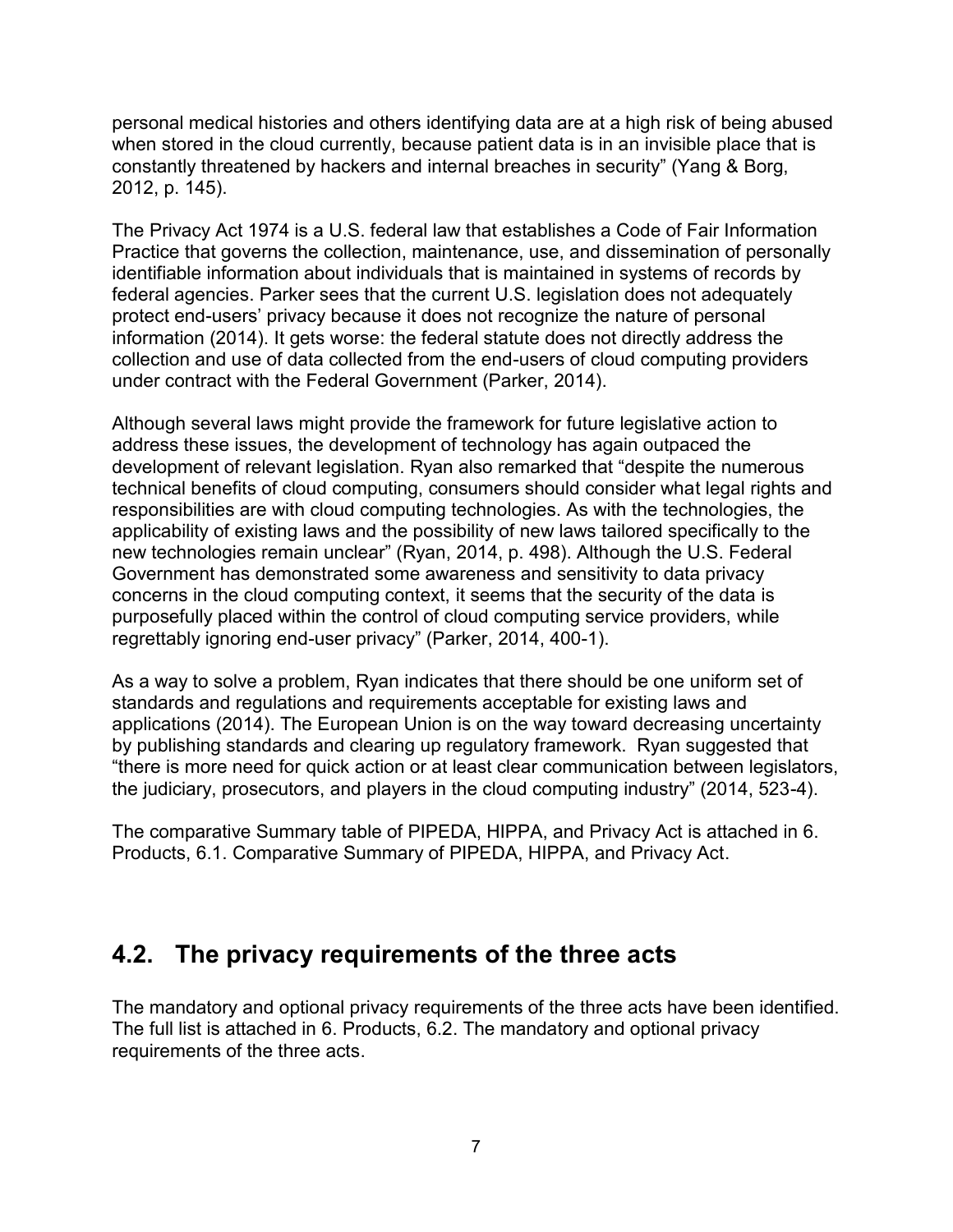### **4.3. Case Study**

A review of available security and privacy-preserving techniques and tools that could be applicable to the cloud has been made. Based on this review, one privacy-preserving technique has been selected to be tested at host sites with person-specific information (e.g. within government agencies and a health care service provider). With the selected technique, a case study was conducted to test how the technique can protect privacy preserving records and data at the Canadian site.

The case study was conducted at the Société de transport de Montréal (STM, http://www.stm.info), the transportation agency in Montreal, Quebec, Canada. The STM is searching for a privacy-preserving data publishing method to share its information internally across different departments, as well as externally to other transportation companies. We intended to evaluate the potential privacy threats of releasing raw passenger transit data with the chosen technique and to study the feasibility of applying an existing state-of-the-art data anonymization method to the real-life transit data.

We obtained two real-life transit datasets for the metro and bus, which represent a 2 week transit history of passengers in the STM metro and bus networks. The Metro dataset contains 847,668 records of 68 metro stations. An anonymization method was adopted to convert the STM trajectory data by removing passengers' names and ages from the dataset in order to protect the privacy of every passenger. Thus, a high level of protection is theoretically guaranteed. Then, we checked the data according to the mandatory privacy requirements of PIPEDA, the Privacy Act of 1974 and HIPAA to identify whether legal requirements were met.

As the STM issues specific transportation cards to seniors and students only by confirming their ages and names, other information related to privacy is not collected. Information on social status may be revealed via their age because the transportation card application form indicates whether the person is a senior or a student according to their age. After anonymization, age and social stats information from a passenger's transportation card cannot be revealed. Thus, legal requirements are also met, although the STM's transportation card includes limited information about passengers.

The second case study was to be done with the Ministry of Health of British Columbia. The aim was to receive data access permission from the host institution. Due to the sensitivity of their data, which belongs to a government agency, permission request procedures were complicated and therefore would have prohibited the success of the case study.

#### **4.4. Literature Review Summary**

The literature review mainly looked at three privacy-related laws in the United States and Canada: Canada's Personal Information Protection and Electronic Documents Act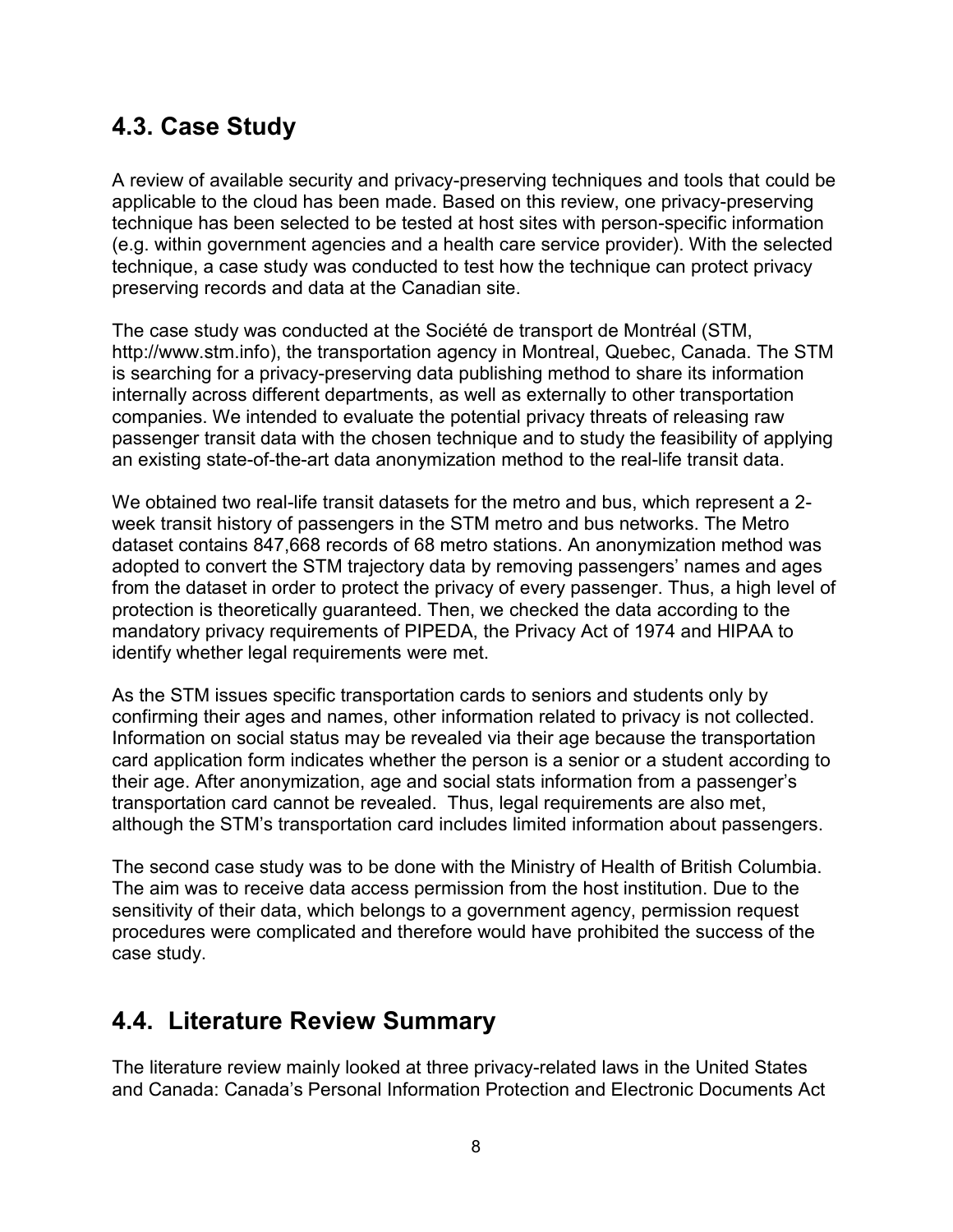(PIPEDA), and the US Health Insurance Portability and Accountability Act (HIPAA) and the Privacy Act 1974. The aim of the literature review was to examine the applicability of these laws to cloud computing, and whether the three laws sufficiently protect Personal Information stored in the cloud.

The literature review considered the legal and security risks of storing personal information on the cloud - including jurisdictional differences in privacy and cloud computing laws, the cross-border transfer of personal information, disclosure and misuse of personal information, hacking and privacy breaches, and loss of data control as well as socio-technological challenges. The following is a summary of the main findings from the literature review.

One of the major legal obstacles of storing data in the cloud is the geo-jurisdictional location of information and the applicable law of the jurisdiction where data is purported to reside in, which may come in conflict with local laws and regulations protecting personal information. This is a significant issue, especially as organizations increasingly outsource cloud computing to service providers in a different jurisdiction and data may travel through multiple different jurisdictions as it is being processed. The Office of the Privacy Commissioner of Canada identified jurisdiction as one of the overarching problems with cloud computing (Office of the Privacy Commissioner of Canada, 2010). Waggott et al's study remarked, "by transferring data to the cloud, an organization relinquishes a degree of control and must manage the relationship between its privacy obligations in the jurisdiction where it collects personal information, and the governing privacy laws in the jurisdictions" (2013, p. 1).

One way in which the government has dealt with data crossing through different jurisdictions that have different laws has been by legislating the use of contracts, obligating cloud providers to adhere to the privacy laws of the jurisdiction in which the personal information originates from. For example, under HIPAA, service providers that handle Personal Health Information, such as cloud providers, are referred to as "business associates" and are also governed by HIPAA and therefore held liable for violations (Determann and Zee, 2013, pp. 16-17). Business associates located outside of the US are not exempt from HIPAA's scope. Subcontractors of business associates are also caught up in HIPAA (Determann and Zee, 2013).

Standards are also important in cloud computing for a variety of reasons, in order to assure customers that using the cloud is safe with the existing standards for cloud security and data protection in the cloud (Gleeson & Walden, 2014). However, the complexity and ambiguity of many of the standards is one of the key obstacles in the uptake of cloud computing (Gleeson & Walden, 2014).

One of the most significant barriers to adopting cloud computing solutions is security: According to Hashizume et al. (2013): "Compared to traditional technologies, the cloud has many specific features, such as its large scale and the fact that resources belonging to cloud providers are completely distributed, heterogeneous and totally virtualized. Traditional security mechanisms such as identity, authentication, and authorization are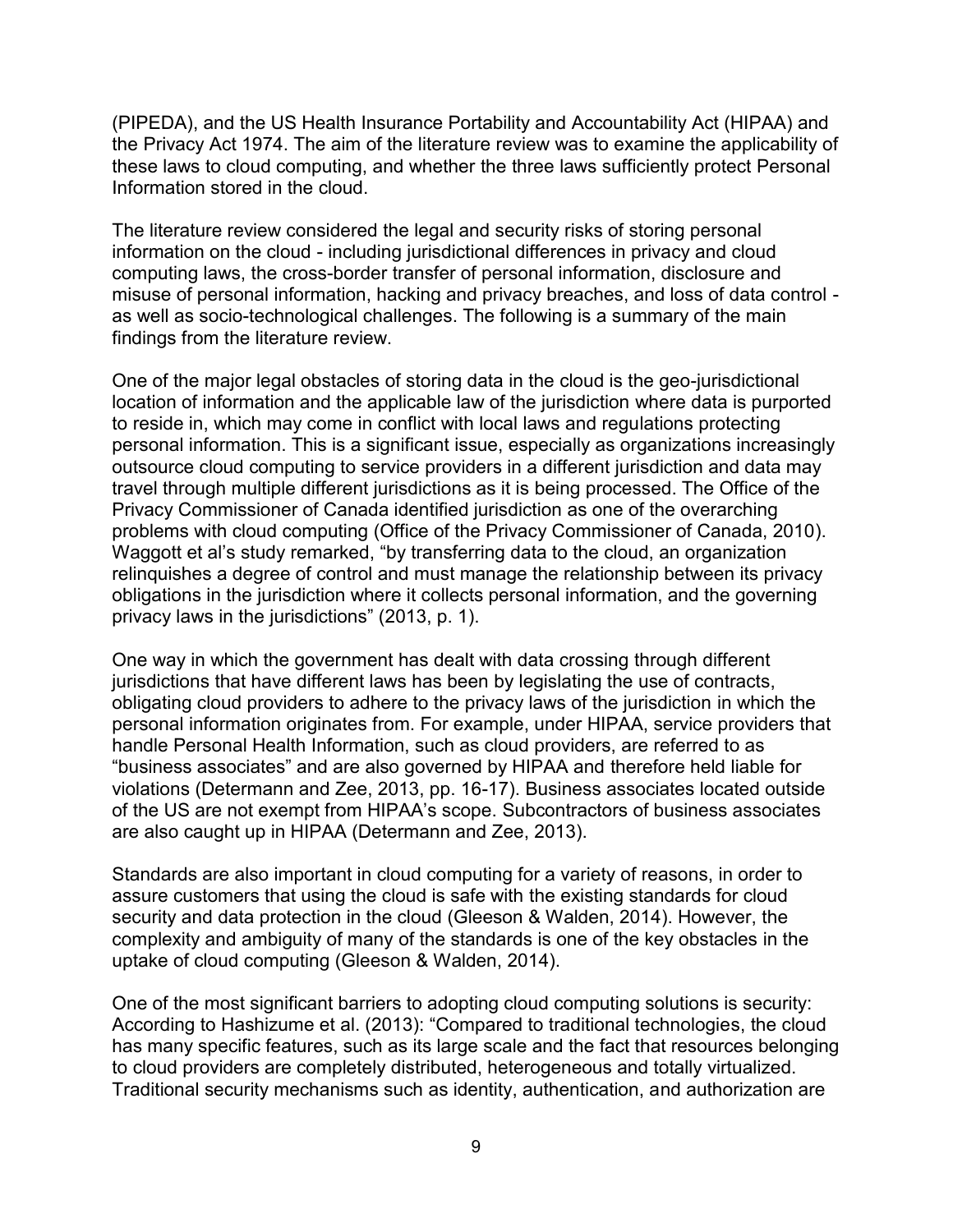no longer enough for clouds in their current form" (p. xx). In their most recent report on the top cloud computing threats, the Cloud Security Alliance ("CSA") states that "[t]he risks of data breach is not unique to cloud computing, but it consistently ranks as a top concern for cloud customers. A cloud environment is subject to the same threats as a traditional corporate network as well as new avenues of attack by way of shared resources, cloud provider personnel and their devices and third-party partners of the cloud provider. Cloud providers are highly accessible and the vast amount of data they host makes them an attractive target" for hackers (2016, p. 8). Recent examples of data breaches demonstrate that current security measures in the public sector are insufficient and that breaches may come from the inside as well as the outside.

Experts and users alike have identified the loss of control over data as one of the top cloud computing security concerns, mainly because maintaining identity and access control in the cloud becomes challenging when one is employing "multiple cloud providers, managing diverse standards and handling third-party access to your data and applications within the cloud context" (Wang, 2010, p 3). Losing control of one's data is as much a legal issue as it is a security issue, as businesses and individuals "fear that data may not be adequately protected in a third country due to different standards in different countries. The differentiation between national legislation may affect the effective prevention of cross-border data security breach and the complexity of determining the competent court due to complicated connecting factors such as the establishment of the controllers (cloud customers/clients) and the location of data centres, which may pose a further threat to rights protection" (Wang, 2013, p. 60). As much as legal and security risks top the list of problems with storing data in the cloud, there are other challenges that are more grounded in social and technological factors, such as the intersection between our definitions of cloud computing and the rapid advancement of technology. Although several laws might provide the framework for future legislative action to address these issues, the development of technology has again outpaced the development of relevant legislation." (Parker, 2014, pp. 400-1). Despite the immense benefits and promises of cloud computing, Parker suggests that we should not move so hastily towards the cloud until we have first figured out how to protect end-users' privacy, which under current laws and regulations are at the mercy of cloud providers and other forces that seek to take advantage of lax protections.

In addition, there is a lack of control when outsourcing to third-party cloud computing providers, which is a problem that is further exacerbated by a lack in clarity and uniformity between laws, both nationally and internationally, leading to breaches and misuse of data. The result is a buyer-beware situation in which due diligence and contracts between users and providers are key to protecting personal data and ensuring accountability. Stephen Turner states that ultimately the decision to move to the cloud may end up being more about costs than the protection of personal information, as "the cloud model might be acceptable to organizations concerned more about costs than the value of their information" (2013, p. 6). Protecting privacy rights should never be largely left up to providers and consumers, but current laws are not adequate enough, and the way many organizations and companies have mishandled our private information is reflective of this and the general underappreciation of risks associated with cloud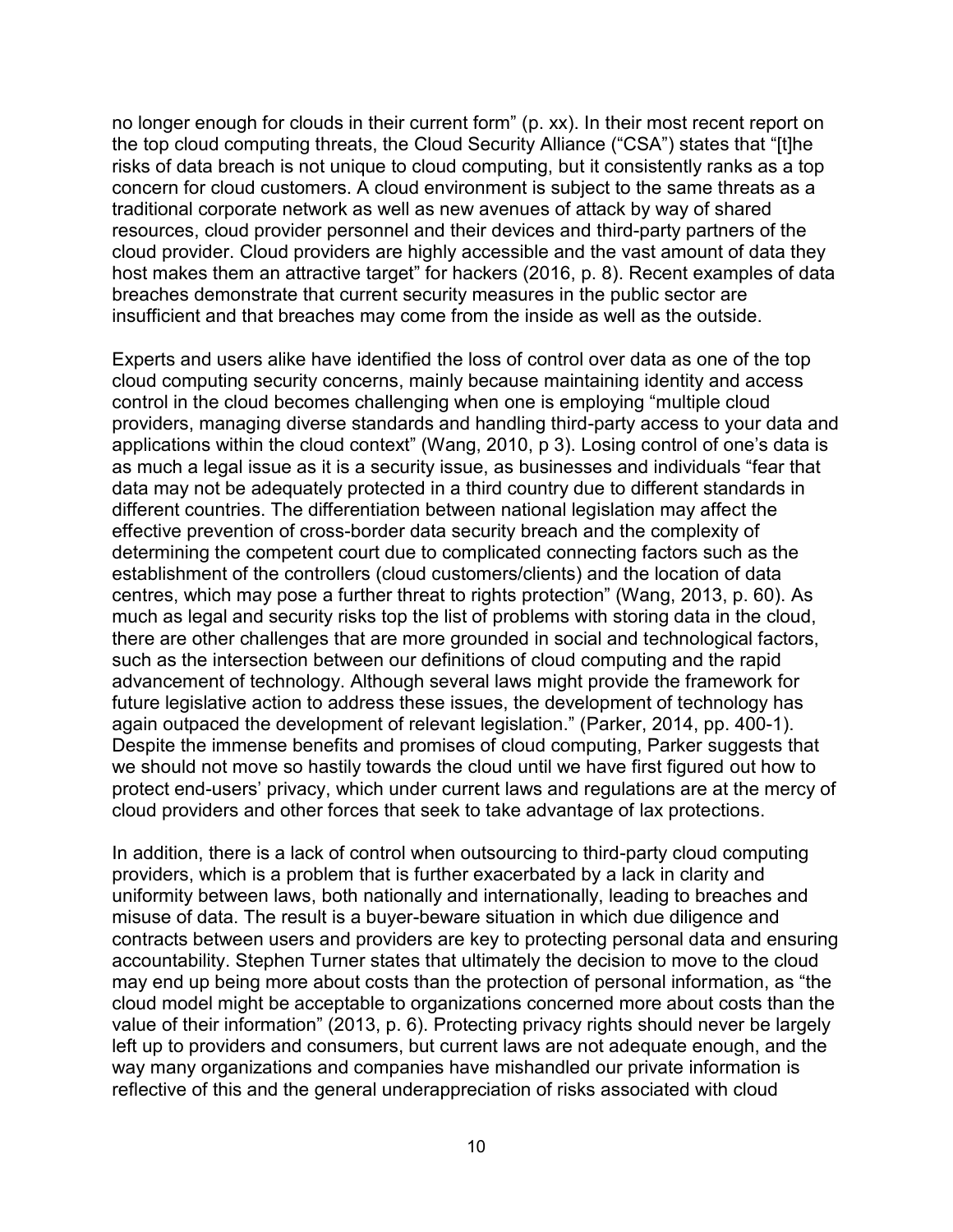computing. Therefore, those using cloud computing services need to be vigilant and proactive. Despite numerous risks, consumers may not have much of a choice at the moment, as they face a situation in which they have to decide between accessing important or essential services and not being able to participate in those services at all.

#### **5. Conclusions**

We presented the preliminary findings of this study at the InFuture 2015 conference.

While this study reports only a small part of the law comparison, literature review and one case study, it points toward both the need and the value of examining privacy and security related laws and techniques in the field. The findings imply there is still the potential for risks in the cloud. Therefore, continuous improvement is needed in protecting person-specific information at institutions that are held to high privacy and security requirements.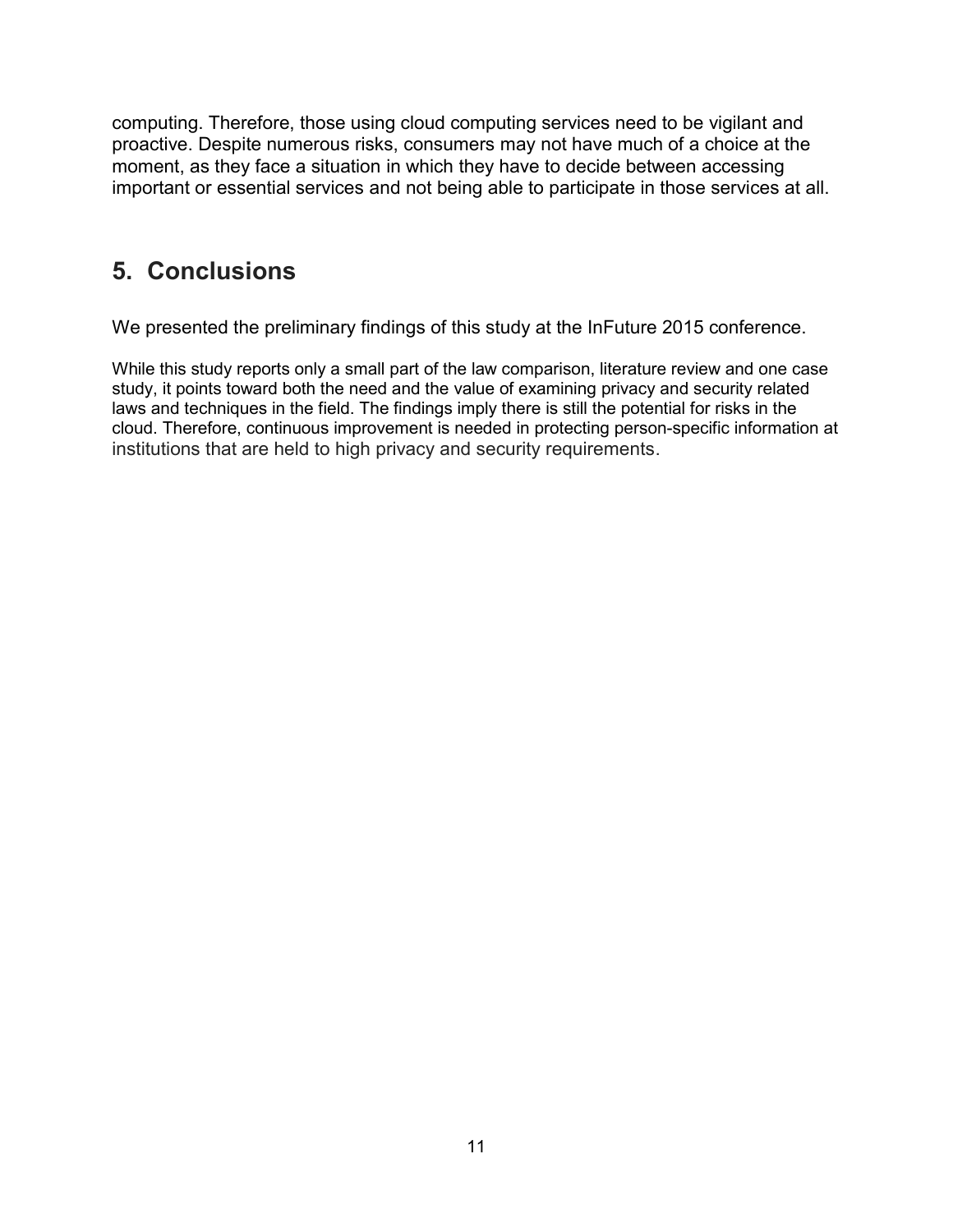## **6. Products**

## **6.1. Comparative Summary of PIPEDA, HIPPA, and Privacy Act**

|               | <b>PIPEDA</b>                                                                                                                                                                                                                                                                                                                                                                                                                                                                                                                                                                                                    | <b>HIPPA</b>                                                                                                                                                                                                                                                                                                                                                                                                                                                  | <b>Privacy Act 1974</b>                                                                                                                                                                                                                                                                                                                                                                                                                                                                                                                                                                                                 |
|---------------|------------------------------------------------------------------------------------------------------------------------------------------------------------------------------------------------------------------------------------------------------------------------------------------------------------------------------------------------------------------------------------------------------------------------------------------------------------------------------------------------------------------------------------------------------------------------------------------------------------------|---------------------------------------------------------------------------------------------------------------------------------------------------------------------------------------------------------------------------------------------------------------------------------------------------------------------------------------------------------------------------------------------------------------------------------------------------------------|-------------------------------------------------------------------------------------------------------------------------------------------------------------------------------------------------------------------------------------------------------------------------------------------------------------------------------------------------------------------------------------------------------------------------------------------------------------------------------------------------------------------------------------------------------------------------------------------------------------------------|
| <b>ORIGIN</b> | Received Royal Assent on<br>April 13, 2000<br>Following Royal Assent, was<br>implemented in phases over a<br>three-year period that began on<br>January 1, 2001.<br>Came into effect to promote<br>consumer trust in electronic<br>commerce.<br>In 2000, the need for private<br>sector privacy legislation at<br>that time was clear $-$<br>Canadians were demanding<br>adequate privacy protection in<br>a new digital economy.<br>PIPEDA was also intended to<br>reassure the European Union<br>that the Canadian privacy law<br>was adequate to protect the<br>personal information of<br>European citizens. | HIPAA enacted August 21, 1996.<br>$\bullet$<br>The impetus for the creation of the<br>HIPAA Privacy Rule due to the shift<br>of medical records from paper to<br>electronic formats, increasing the<br>potential for individuals to access,<br>use, and disclose sensitive personal<br>health data.<br>Previous legal protections at the<br>federal, tribal, state, and local levels<br>were inconsistent and inadequate in<br>protecting individual privacy. | The Privacy Act enacted<br>September 27, 1975.<br>Privacy Act had its origins<br>in the late 1960's when<br>people became concerned<br>about abuses that could<br>occur with computer data<br>banks.<br>Congress was concerned<br>with curbing the illegal<br>surveillance and<br>investigation of individuals<br>by federal agencies that had<br>been exposed during the<br>Watergate scandal.<br>Congress was also<br>concerned with potential<br>abuses presented by the<br>government's increasing use<br>of computers to store and<br>retrieve personal data by<br>means of a universal<br>identifier – such as an |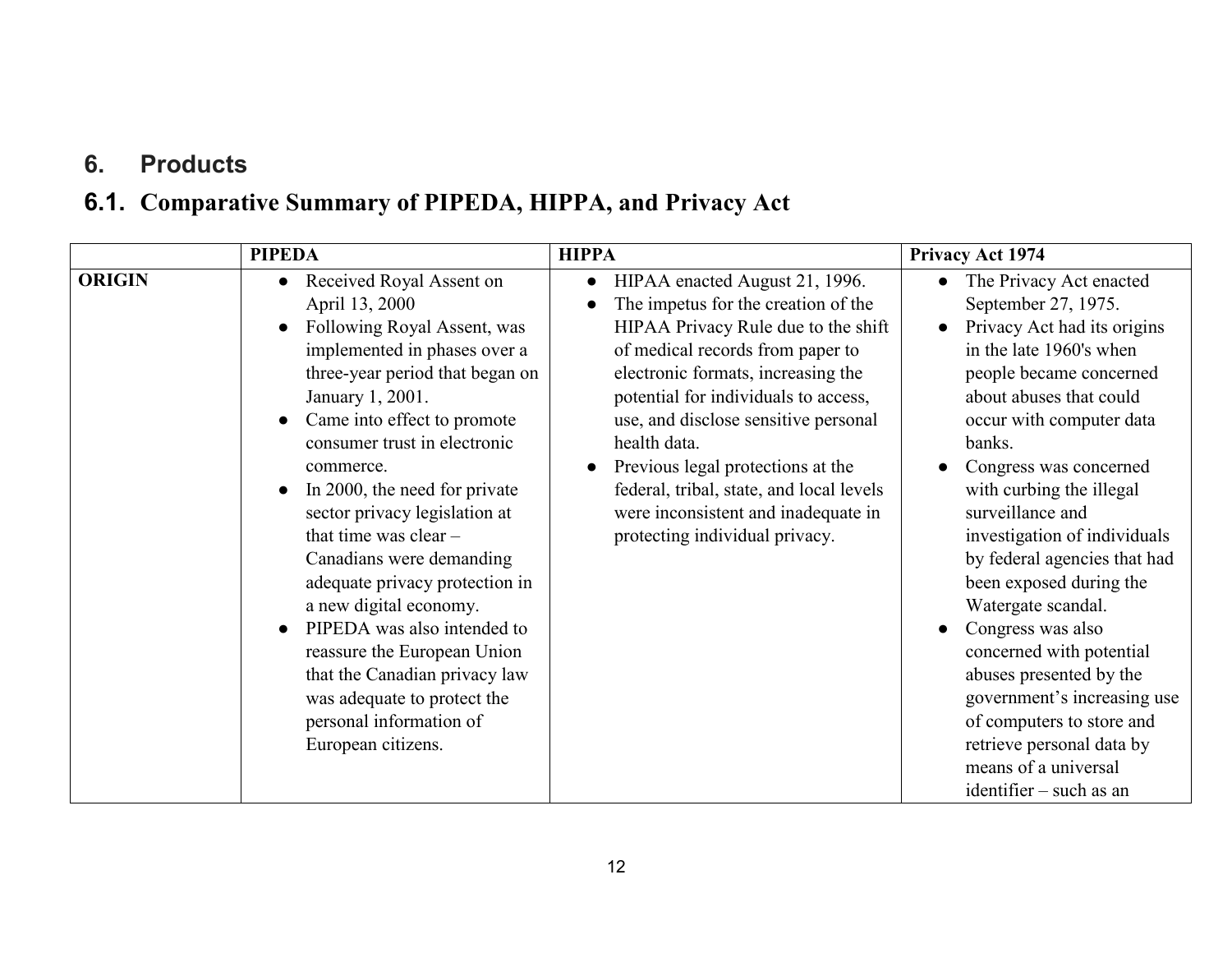|                                  |                                                                                                                                                                                                                                                                                                                                                                                                          |                                                                                                                                                                                                                                                                                                                                                                                                                                                                                                                                          | individual's social security<br>number.                                                                                                                                                                                                                                                                                                                                                                                                                                                                                                                                                                                                                                                    |
|----------------------------------|----------------------------------------------------------------------------------------------------------------------------------------------------------------------------------------------------------------------------------------------------------------------------------------------------------------------------------------------------------------------------------------------------------|------------------------------------------------------------------------------------------------------------------------------------------------------------------------------------------------------------------------------------------------------------------------------------------------------------------------------------------------------------------------------------------------------------------------------------------------------------------------------------------------------------------------------------------|--------------------------------------------------------------------------------------------------------------------------------------------------------------------------------------------------------------------------------------------------------------------------------------------------------------------------------------------------------------------------------------------------------------------------------------------------------------------------------------------------------------------------------------------------------------------------------------------------------------------------------------------------------------------------------------------|
| <b>PURPOSE</b>                   | Sets out ground rules for how<br>$\bullet$<br>private sector organizations<br>can collect, use or disclose<br>personal information in the<br>course of commercial<br>activities.<br>Balances an individual's<br>privacy rights with the need of<br>organizations to collect, use or<br>disclose personal information<br>for legitimate business<br>purposes i.e. reasonable and<br>appropriate purposes. | Primary goal of the HIPAA Privacy<br>Rule is to make it easier for people<br>to keep health insurance, protect the<br>confidentiality and security of<br>healthcare information and help the<br>healthcare industry control<br>administrative costs.<br>The HIPAA Privacy Rule assures<br>$\bullet$<br>that individuals' health information<br>is properly protected while allowing<br>the flow of health information<br>needed to provide and promote high<br>quality health care and to protect the<br>public's health and well-being. | To balance the government's<br>$\bullet$<br>need to maintain information<br>about individuals with the<br>rights of individuals to be<br>protected against<br>unwarranted invasions of<br>their privacy stemming from<br>federal agencies' collection,<br>maintenance, use, and<br>disclosure of personal<br>information about them.<br>To restrict disclosure of<br>personally identifiable<br>records maintained by<br>agencies.<br>To grant individuals<br>increased rights of access to<br>agency records maintained<br>on themselves; and the right<br>to seek amendment of<br>agency records maintained<br>on themselves.<br>To establish a code of "fair<br>information practices". |
| <b>TARGET</b><br><b>AUDIENCE</b> | PIPEDA targets federal works,<br>$\bullet$<br>undertakings or businesses,<br>and applies to organizations'                                                                                                                                                                                                                                                                                               | HIPAA's Privacy Rule apply to<br>covered entities, those being: health<br>plans, health-care clearinghouses,                                                                                                                                                                                                                                                                                                                                                                                                                             | The Privacy Act applies to<br>the executive branch of the<br>federal government. The                                                                                                                                                                                                                                                                                                                                                                                                                                                                                                                                                                                                       |
|                                  | commercial activities in all<br>provinces, except                                                                                                                                                                                                                                                                                                                                                        | and to any health-care provider who<br>transmits health information in                                                                                                                                                                                                                                                                                                                                                                                                                                                                   | <b>Executive Branch</b><br>encompasses administrative                                                                                                                                                                                                                                                                                                                                                                                                                                                                                                                                                                                                                                      |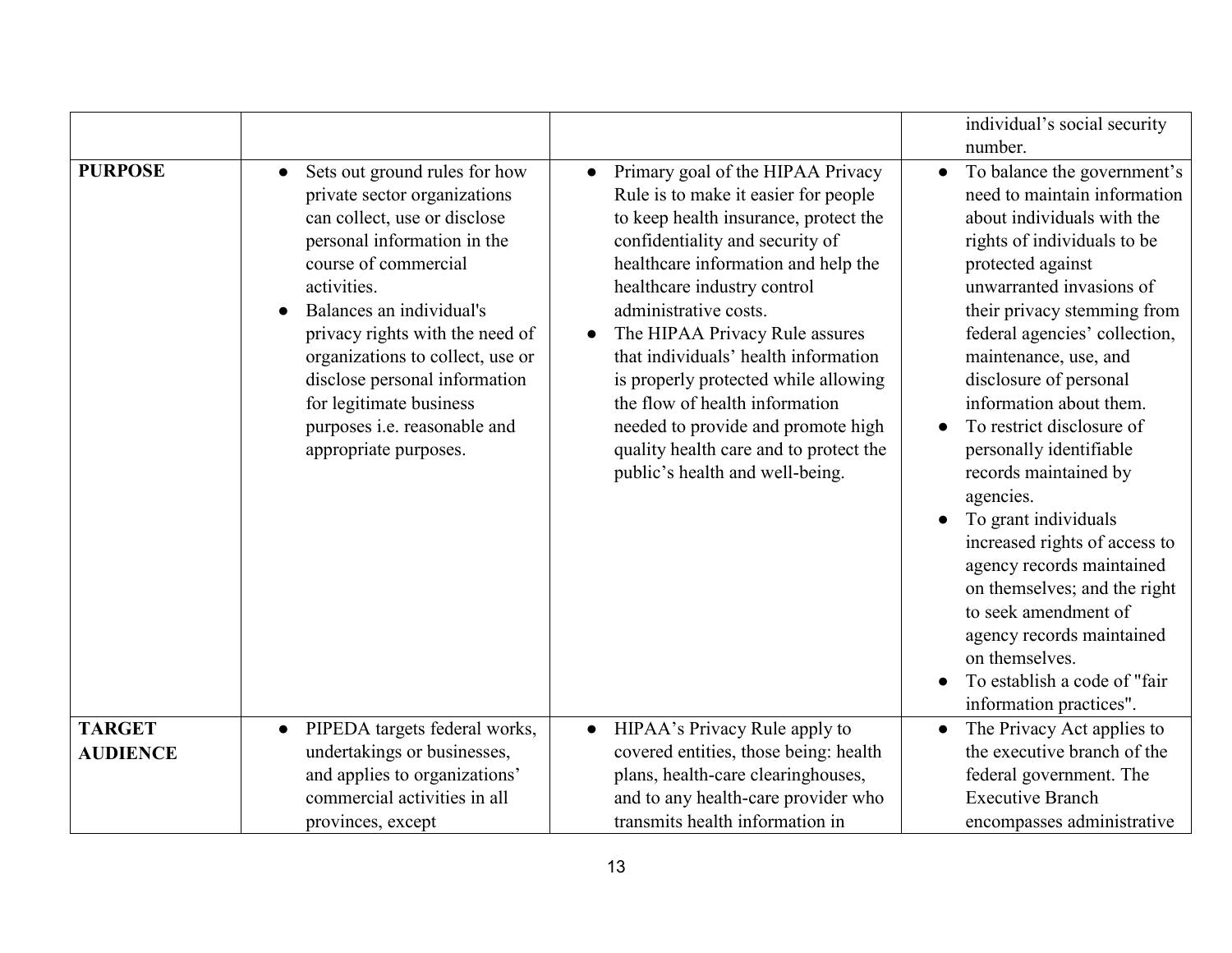|                  | organizations that collect, use          | electronic form in connection with                | agencies, government                    |
|------------------|------------------------------------------|---------------------------------------------------|-----------------------------------------|
|                  | or disclose personal                     | transactions for which the Secretary              | corporations, and                       |
|                  | information entirely within              | of Health and Human Services has                  |                                         |
|                  |                                          |                                                   | government-controlled                   |
|                  | provinces that have their own            | adopted standards under HIPAA.                    | corporations.                           |
|                  | privacy laws, which have been            | The Privacy Rules affect the day-to-<br>$\bullet$ | Only U.S. citizens and                  |
|                  | declared substantially similar           | day business operations of all                    | lawfully admitted aliens are            |
|                  | to the federal law.                      | organizations that provide medical                | given rights under the act.             |
|                  | PIPEDA does not apply to                 | care and maintain personal health                 | The Act does not apply to               |
|                  | organizations that are not               | information.                                      | records kept by state and               |
|                  | engaged in commercial activity           |                                                   | local governments or by                 |
|                  | e.g. non-profit, political               |                                                   | private companies or                    |
|                  | parties, and charity groups.             |                                                   | organizations.                          |
| <b>STRUCTURE</b> | Six parts.<br>$\bullet$                  | Two main sections: Title I dealing<br>$\bullet$   | The Privacy Act safeguards<br>$\bullet$ |
|                  | Part 1 covers "Protection of             | with Portability and Title II that                | privacy through creating                |
|                  | Personal Information in the              | focuses on Administrative                         | four procedural and                     |
|                  | Private Sector".                         | Simplification.                                   | substantive rights in                   |
|                  | Part 2, entitled "Electronic             | Title II establishes a set of standards           | personal data.                          |
|                  | Documents", seeks to provide             | for receiving, transmitting and                   | First, the act requires                 |
|                  | for the use of electronic                | maintaining healthcare information                |                                         |
|                  |                                          |                                                   | government agencies to                  |
|                  | alternatives where federal laws          | and ensuring the privacy and                      | show an individual any                  |
|                  | contemplate the use of paper to          | security of individually identifiable             | records kept on him or her.             |
|                  | record or communicate                    | information.                                      | Second, the act requires                |
|                  | information or transactions.             | Title II contains the Privacy Rule                | agencies to follow certain              |
|                  | Part 3 amends the Canada                 | and houses HIPAA's privacy                        | principles, called "fair                |
|                  | Evidence Act.                            | provisions.                                       | information practices," when            |
|                  | Part 4 amends the Statutory<br>$\bullet$ | Within HHS, the Office for Civil<br>$\bullet$     | gathering and handling                  |
|                  | Instruments Act.                         | rights has responsibility for                     | personal data.                          |
|                  | Part 5 amends the Statute                | implementing and enforcing the                    | Third, the act places                   |
|                  | Revision Act.                            | Privacy Rule with respect to                      | restrictions on how agencies            |
|                  |                                          | voluntary compliance activities and               | can share an individual's               |
|                  |                                          | civil money penalties.                            |                                         |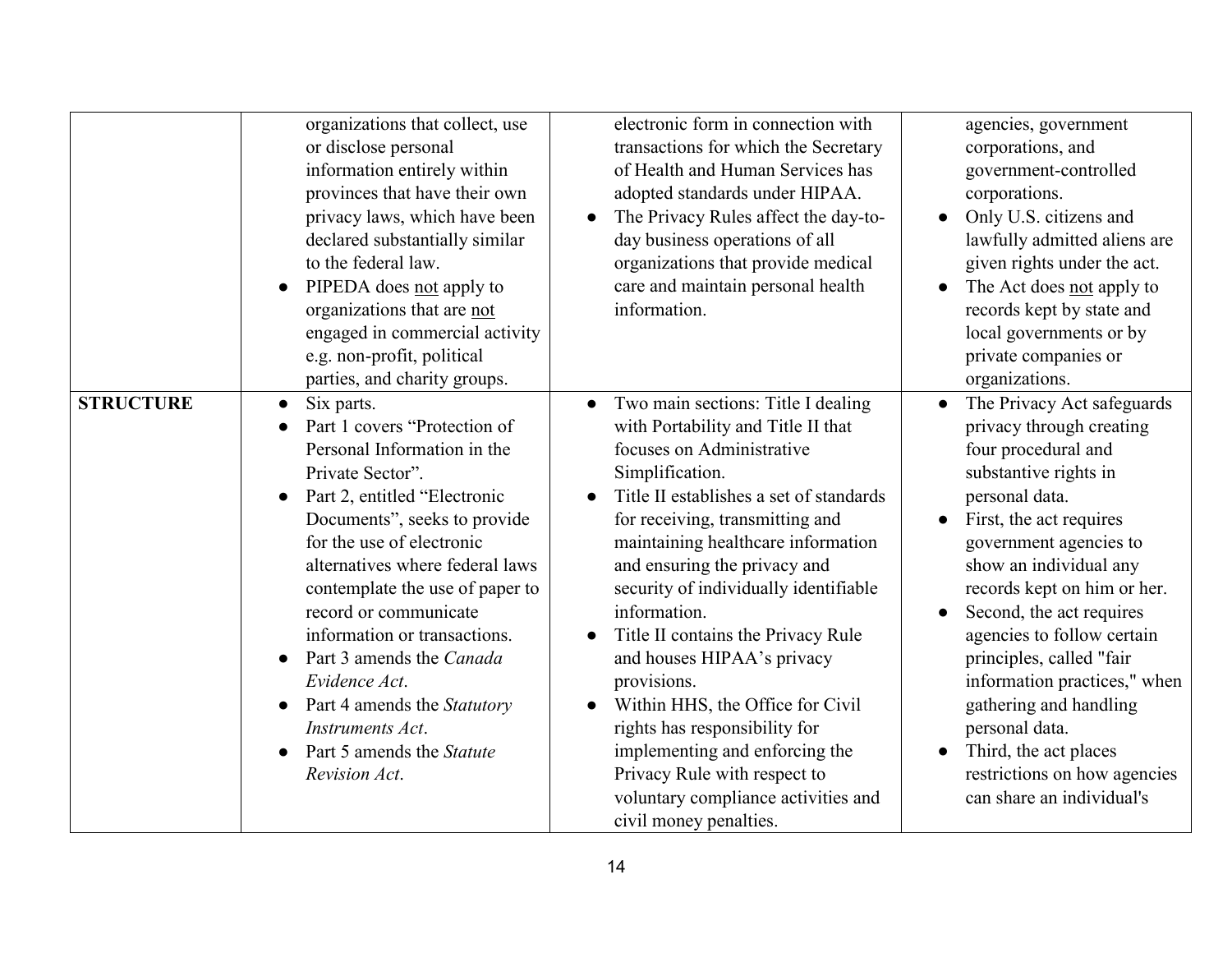| Part 6 covers the "Coming Into"<br>$\bullet$                |                                    | data with other people and           |
|-------------------------------------------------------------|------------------------------------|--------------------------------------|
| Force" of the other Parts of the                            |                                    |                                      |
|                                                             |                                    | agencies.                            |
| Act.                                                        |                                    | Fourth, the act lets                 |
| Under PIPEDA, the Office of                                 |                                    | individuals sue the                  |
| the Privacy Commissioner has                                |                                    | government for violating its         |
| an ombuds function. The                                     |                                    | provisions.                          |
| Commissioner does not have                                  |                                    | There are, however, several          |
| order-making authority but,                                 |                                    | exceptions to the Privacy            |
| rather, functions as a sort of                              |                                    | Act, e.g. government                 |
| mediator, conciliator, and                                  |                                    | agencies that are engaged in         |
| educator.                                                   |                                    | law enforcement can excuse           |
| The Commissioner does not                                   |                                    | themselves from the Act's            |
| have any power under PIPEDA                                 |                                    | rules.                               |
| to enforce the findings and                                 |                                    | Individuals who are denied           |
| directives to the respondents.                              |                                    | access to their records may          |
|                                                             |                                    | file an administrative appeal        |
|                                                             |                                    | with the agency withholding          |
|                                                             |                                    | the information.                     |
|                                                             |                                    | A basic requirement to show          |
|                                                             |                                    | that the Act applies is that         |
|                                                             |                                    | the records are contained            |
|                                                             |                                    | within a "system of                  |
|                                                             |                                    | records".                            |
| <b>FEATURES</b><br>The core features of PIPEDA<br>$\bullet$ | The Privacy Rule regulates how     | Provides the Government<br>$\bullet$ |
| include: obtaining consent and                              | certain entities, called covered   | with a framework to conduct          |
| identifying the purpose for the                             | entities, use and disclose certain | its day-to-day business when         |
| collection of personal                                      | individually identifiable health   | that business involves the           |
| information, procuring                                      | information, PHI. PHI is           | collection or use of                 |
| additional consent, express                                 | individually identifiable health   | information about                    |
| consent in some cases, for any                              | information that is transmitted or | individuals.                         |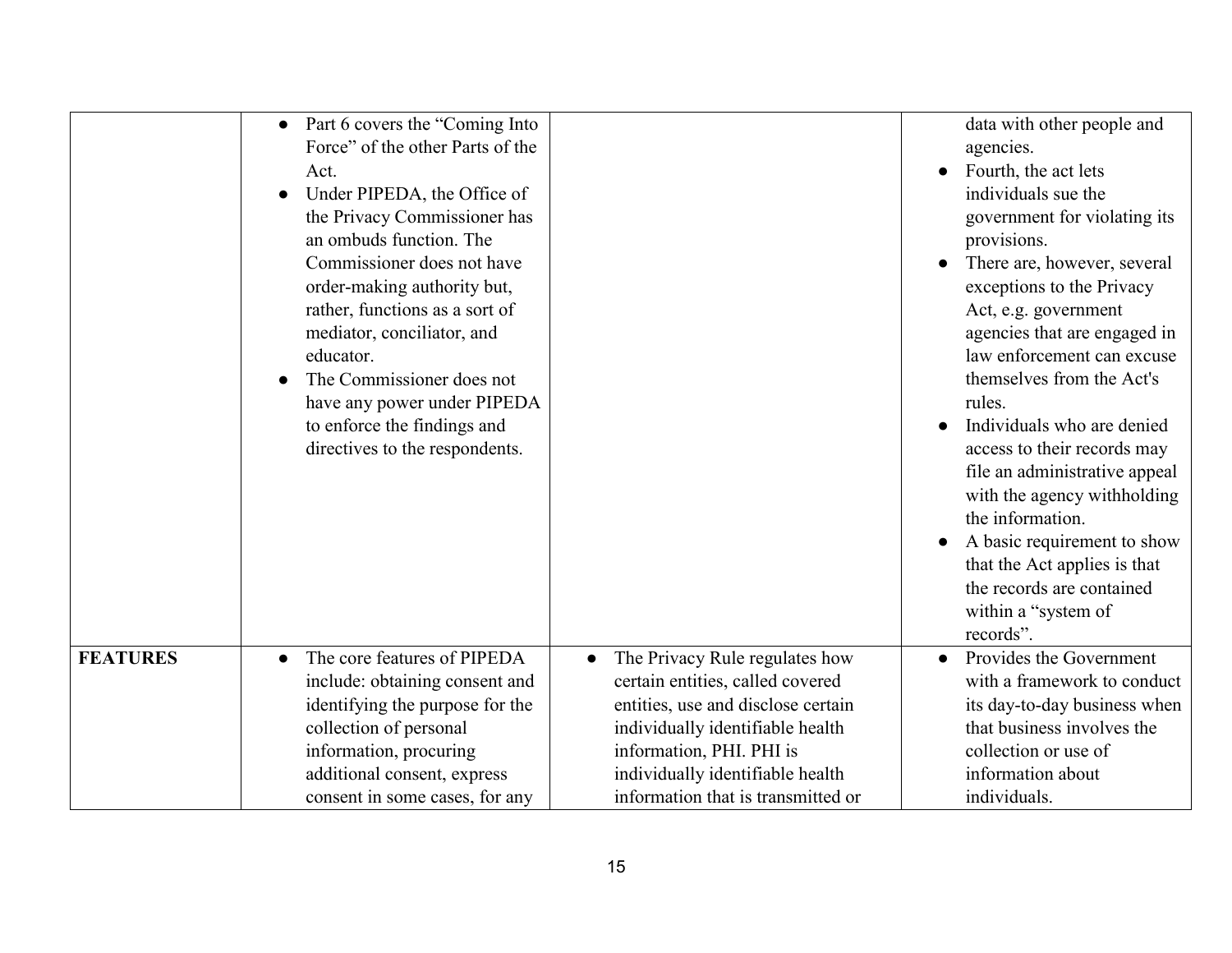| secondary uses or disclosures<br>of the information.<br>• To make consent valid, the act<br>requires communicating to<br>individuals what personal<br>information is being collected,<br>and how it will be used.<br>disclosed, and protected. | maintained in any form or medium<br>(e.g., electronic, paper, or oral).<br>Provides national standards for<br>protecting PHI.<br>Regulates how covered entities "use<br>and disclose" certain PHI.<br>Gives patients more protection and<br>control over their PHI.<br>Sets boundaries on the use and<br>release of health records.<br>Establishes appropriate safeguards<br>protecting the privacy of PHI. | Privacy Act puts various<br>$\bullet$<br>requirements on agencies<br>involving collecting only<br>relevant and necessary<br>information, transparency,<br>consent, safeguards, access<br>to records, and providing<br>public with opportunity to<br>correct records.<br>The Act requires that<br>$\bullet$<br>agencies give public notice<br>of their systems of records<br>by publication in the Federal |
|------------------------------------------------------------------------------------------------------------------------------------------------------------------------------------------------------------------------------------------------|-------------------------------------------------------------------------------------------------------------------------------------------------------------------------------------------------------------------------------------------------------------------------------------------------------------------------------------------------------------------------------------------------------------|-----------------------------------------------------------------------------------------------------------------------------------------------------------------------------------------------------------------------------------------------------------------------------------------------------------------------------------------------------------------------------------------------------------|
|                                                                                                                                                                                                                                                |                                                                                                                                                                                                                                                                                                                                                                                                             | Register.                                                                                                                                                                                                                                                                                                                                                                                                 |

## **6.2. The mandatory and optional privacy requirements of the three acts**

|                     | <b>PIPEDA</b>                       | <b>HIPPA</b>                               | <b>Privacy Act 1974</b>     |
|---------------------|-------------------------------------|--------------------------------------------|-----------------------------|
| <b>PRIVACY</b>      | "Personal information"<br>$\bullet$ | Elements comprising "PHI":<br>$\bullet$    | Each agency that maintains  |
| <b>REQUIREMENTS</b> | includes information in any         | <b>o</b> Geographic subdivisions           | a system of records shall:  |
| (MANDATORY)         | form, such as:                      | smaller than a State;                      | maintain in its<br>$\Omega$ |
|                     | Age;<br>$\mathsf{o}$                | Elements of dates directly<br>$\mathbf{o}$ | records only such           |
|                     | Name;<br>$\mathsf{o}$               | related to an individual;                  | information about an        |
|                     | ID numbers;<br>$\Omega$             | Phone numbers;<br>$\mathbf{O}$             | individual as is            |
|                     | Income;<br>$\Omega$                 | Fax numbers;<br>$\Omega$                   | relevant and                |
|                     | Ethnic origin;<br>$\Omega$          | E-mail addresses;<br>$\mathsf{o}$          | necessary to                |
|                     | Blood type; opinions;<br>$\Omega$   | Social security numbers;<br>$\circ$        | accomplish a                |
|                     | Evaluations;<br>$\Omega$            | Medical record numbers;<br>O               | purpose of the              |
|                     | Comments;<br>$\Omega$               |                                            | agency required to be       |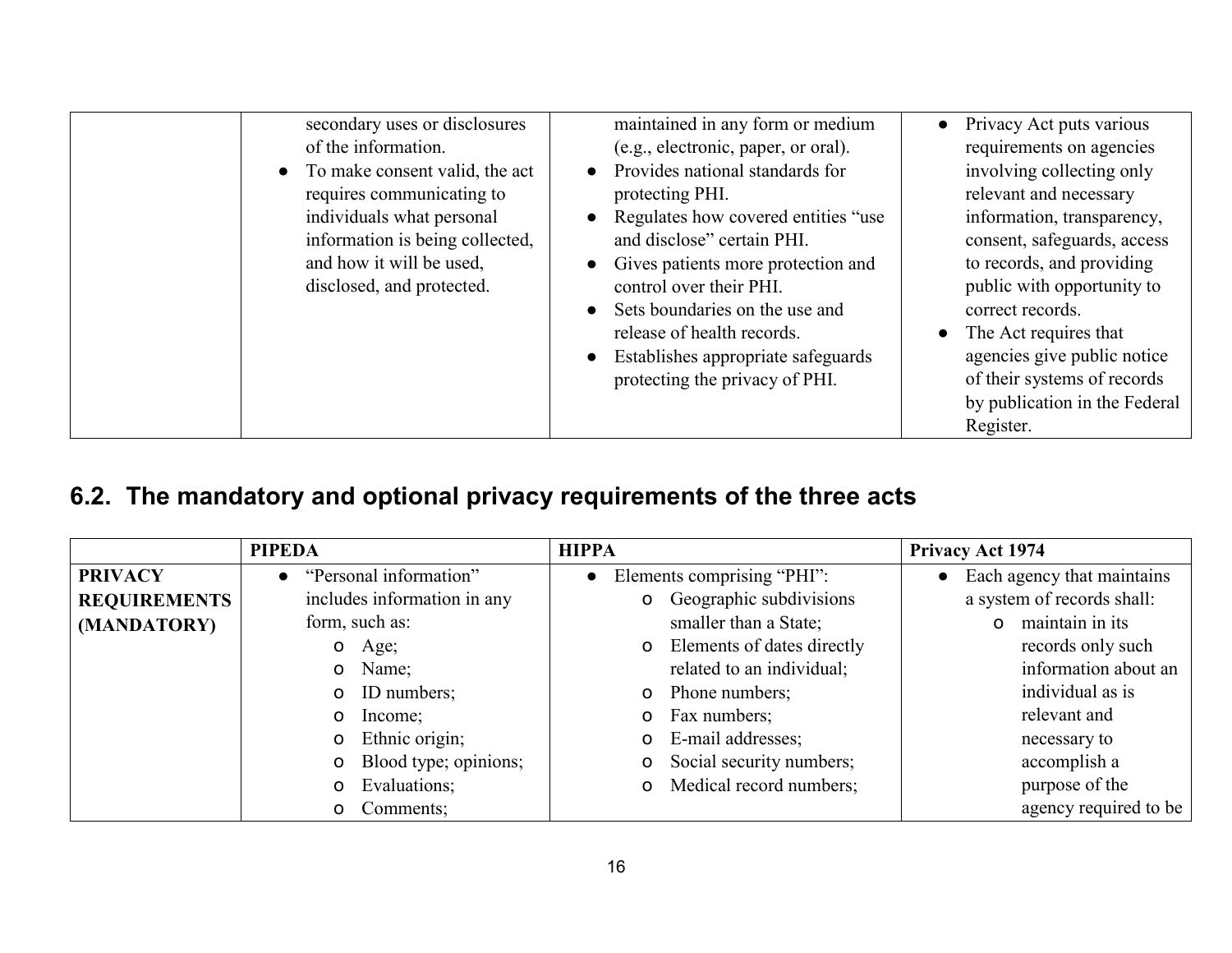| Social status;<br>$\mathbf O$        | Health plan beneficiary<br>0             | accomplished by                       |
|--------------------------------------|------------------------------------------|---------------------------------------|
| Disciplinary actions;<br>$\circ$     | numbers;                                 | statute or by                         |
| Employee files;<br>O                 | Account numbers;<br>O                    | executive order of                    |
| Credit records;<br>O                 | Certificate/license numbers;<br>0        | the President;                        |
| Loan records;<br>$\circ$             | Vehicle identifiers and serial<br>O      | collect information<br>$\Omega$       |
| Medical records;<br>$\circ$          | numbers;                                 | to the greatest extent                |
| Existence of a dispute<br>O          | Device identifiers and serial            | practicable directly                  |
| between a consumer                   | numbers;                                 | from the subject                      |
| and merchant.                        | URLs;<br>o                               | individual when the                   |
| A privacy breach occurs when         | IP address numbers;<br>0                 | information may                       |
| there is unauthorized access to,     | Biometric identifiers;<br>O              | result in adverse                     |
| or collection, use, or disclosure    | Full face photographic<br>o              | determinations about                  |
| of personal information, unless      | images and comparable                    | an individual's                       |
| the Act authorizes it.               | images; and                              | rights, benefits, and                 |
| Consent must be meaningful,          | any other unique identifying<br>$\Omega$ | privileges under                      |
| and can be either expressed or       | number, characteristic, or               | Federal programs;                     |
| implied:                             | code.                                    | inform each<br>$\Omega$               |
| Expressed consent is<br>$\mathsf{o}$ | A covered entity "may not use or         | individual whom it                    |
| given explicitly orally,             | disclose protected health information    | asks to supply                        |
| in writing, or through a             | (see above), except either:              | information, on the                   |
| specific online action               | <b>o</b> As the Privacy Rule permits     | form which it uses to                 |
| and does not require                 | or requires; or                          | collect the                           |
| inference; and                       | As the individual who is the<br>$\Omega$ | information or on a                   |
| Implied consent arises               | subject of the information               | separate form that                    |
| O<br>where consent may               | authorizes in writing."                  | can be retained by                    |
| reasonably be inferred               |                                          | the individual $- (A)$                |
| from the action or                   | Group health plans must provide          | the authority                         |
| inaction of the                      | notice of privacy practices in           | (whether granted by                   |
| individual.                          | accordance with the elements set out     |                                       |
|                                      | in the Privacy Rule.                     | statute, by executive<br>order of the |
| Mandatory Exceptions to              | Covered entities are required to have    |                                       |
| Access Principle (general            | policies in place by which to accept     | President) which                      |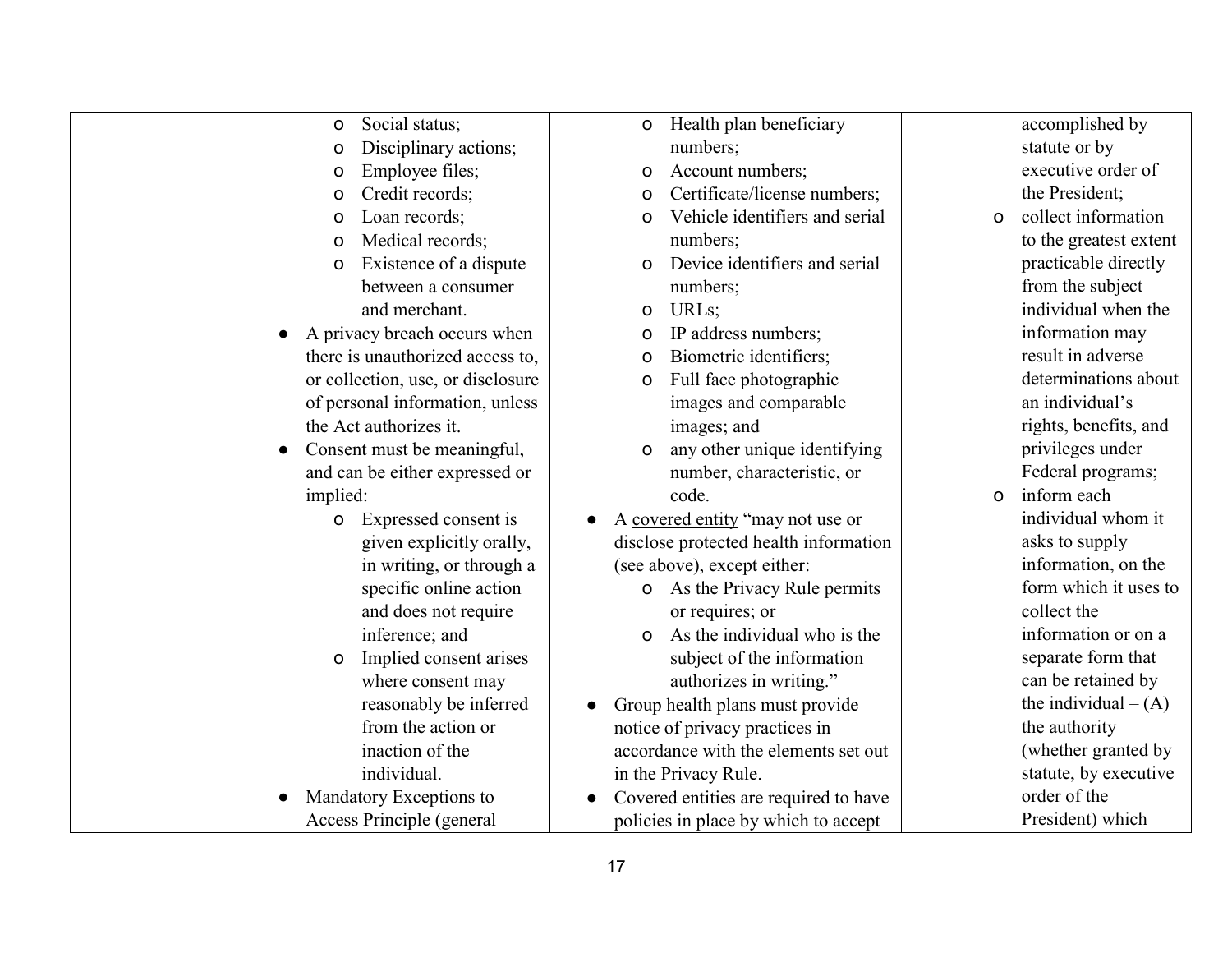| obligation to provide access to  | or deny individuals' requests for               | authorizes the                |
|----------------------------------|-------------------------------------------------|-------------------------------|
| severable and non-severable      | restrictions on uses and disclosures.           | solicitation of the           |
| personal information upon        | A Privacy Rule Authorization is an<br>$\bullet$ | information and               |
| request). Organizations must     | individual's signed permission to               | whether disclosure of         |
| refuse access if the             | allow a covered entity to use or                | such information is           |
| information:                     | disclose PHI that is described in the           | mandatory or                  |
| <b>o</b> If it would reveal      | Authorization for the purpose and to            | voluntary; $(B)$ the          |
| personal information             | the stated recipient. Must contain              | principal purpose or          |
| about another                    | core elements and required                      | purposes for which            |
| individual unless there          | statements per the Privacy Rule.                | the information is            |
| is consent or a life-            |                                                 | intended to be used;          |
| threatening situation; or        |                                                 | (C) the routine uses          |
| If an individual<br>$\mathsf{o}$ |                                                 | which may be made             |
| requests that he or she          |                                                 | of the information as         |
| be informed of                   |                                                 | published pursuant to         |
| information disclosed            |                                                 | the Act; and $(D)$ the        |
| to a government                  |                                                 | effects on the                |
| institution in certain           |                                                 | individual, if any, of        |
| specified cases, or for          |                                                 | not providing all or          |
| access to the                    |                                                 | any part of the               |
| information itself, and          |                                                 | requested                     |
| the government                   |                                                 | information;                  |
| institution objects to           |                                                 | publish in the<br>$\mathsf O$ |
| the institution                  |                                                 | <b>Federal Register</b>       |
|                                  |                                                 | upon establishment            |
| complying with the               |                                                 | or revision a notice          |
| access request.                  |                                                 |                               |
|                                  |                                                 | of the existence and          |
|                                  |                                                 | character of the              |
|                                  |                                                 | system of records,            |
|                                  |                                                 | which notice shall            |
|                                  |                                                 | include $-(A)$ the            |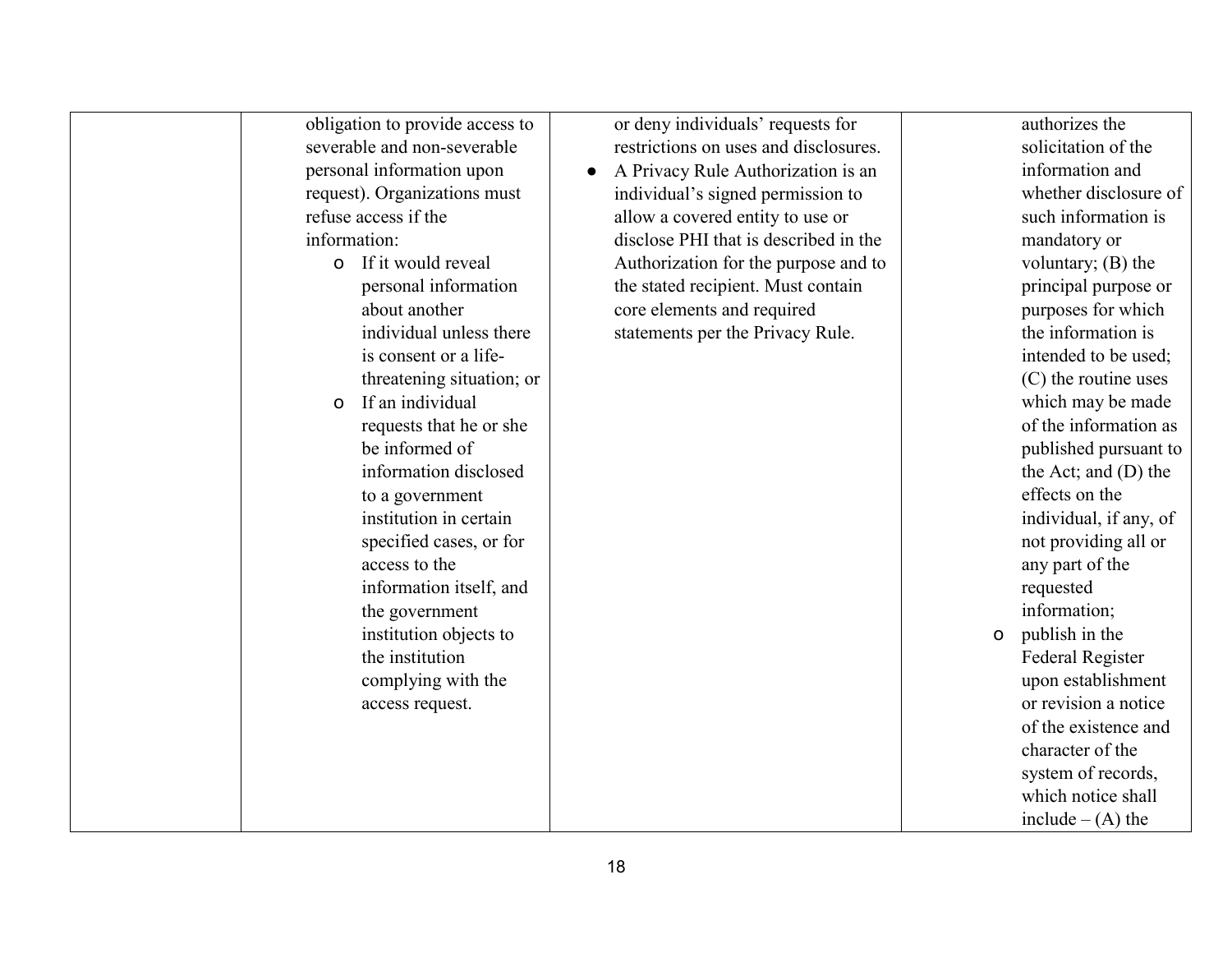|  | name and location of     |
|--|--------------------------|
|  | the system; $(B)$ the    |
|  | categories of            |
|  | individuals on whom      |
|  | records are              |
|  | maintained in the        |
|  | system; $(C)$ the        |
|  | categories of records    |
|  | maintained in the        |
|  | system; (D) each         |
|  | routine use of the       |
|  | records contained in     |
|  | the system, including    |
|  | the categories of        |
|  | users and the purpose    |
|  | of such use; $(E)$ the   |
|  | policies and practices   |
|  | of the agency            |
|  | regarding storage,       |
|  | retrievability, access   |
|  | controls, retention,     |
|  | and disposal of the      |
|  | records; $(F)$ the title |
|  | and business address     |
|  | of the agency official   |
|  | who is responsible       |
|  | for the system of        |
|  | records; $(G)$ the       |
|  | agency procedures        |
|  | whereby an               |
|  | individual can be        |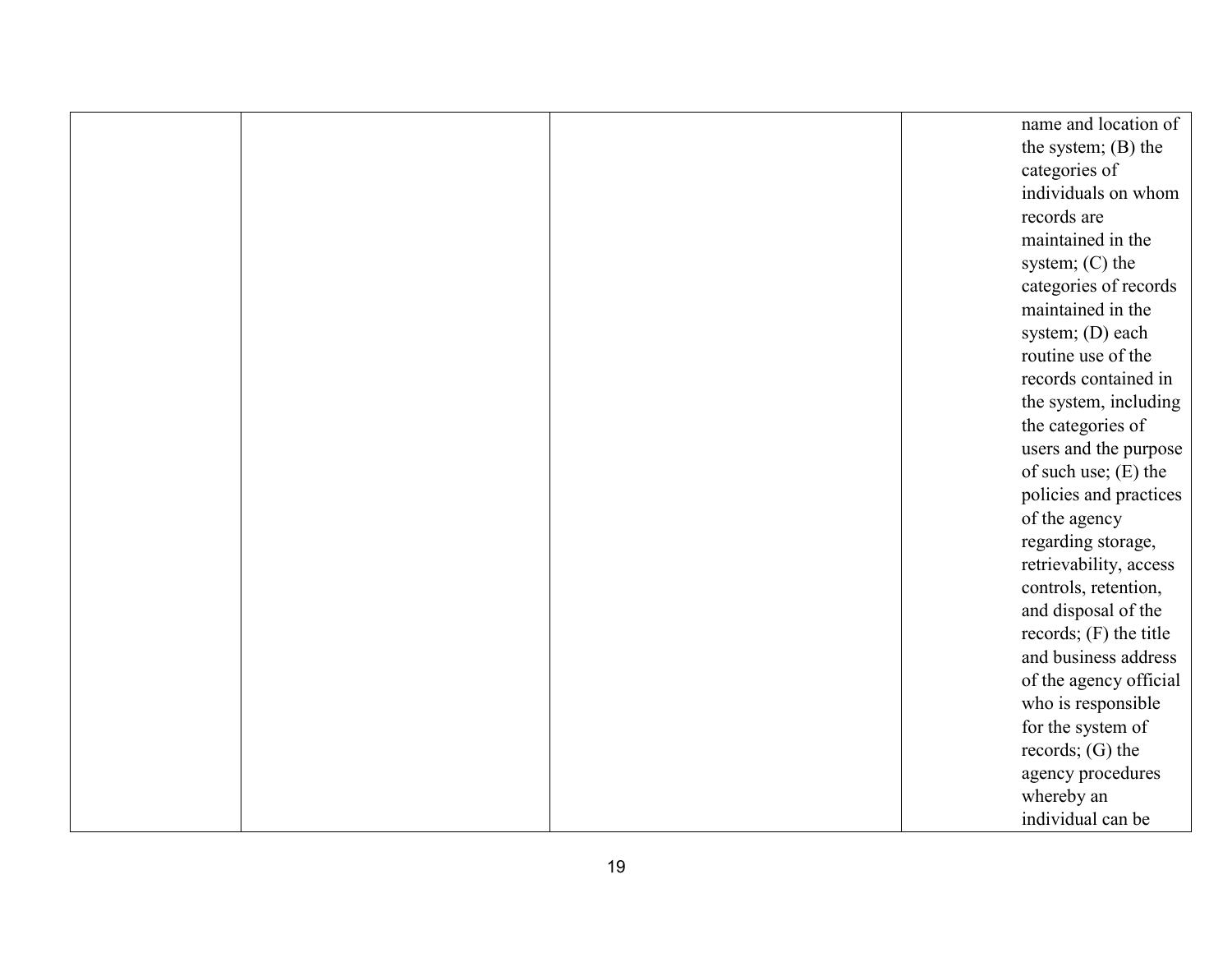|  |              | notified at their      |
|--|--------------|------------------------|
|  |              | request if the system  |
|  |              | of records contains a  |
|  |              | record pertaining to   |
|  |              | him; (H) the agency    |
|  |              | procedures whereby     |
|  |              | an individual can be   |
|  |              | notified at their      |
|  |              | request how they can   |
|  |              | gain access to any     |
|  |              | record pertaining to   |
|  |              | them contained in the  |
|  |              | system of records,     |
|  |              | and how they can       |
|  |              | contest its contents;  |
|  |              | and (I) the categories |
|  |              | of sources of records  |
|  |              | in the system;         |
|  | $\mathsf{o}$ | maintain all records   |
|  |              | which are used by      |
|  |              | the agency in making   |
|  |              | any determination      |
|  |              | about any individual   |
|  |              | with such accuracy,    |
|  |              | relevance, timeliness, |
|  |              | and completeness as    |
|  |              | is reasonably          |
|  |              | necessary to assure    |
|  |              | fairness to the        |
|  |              | individual in the      |
|  |              | determination;         |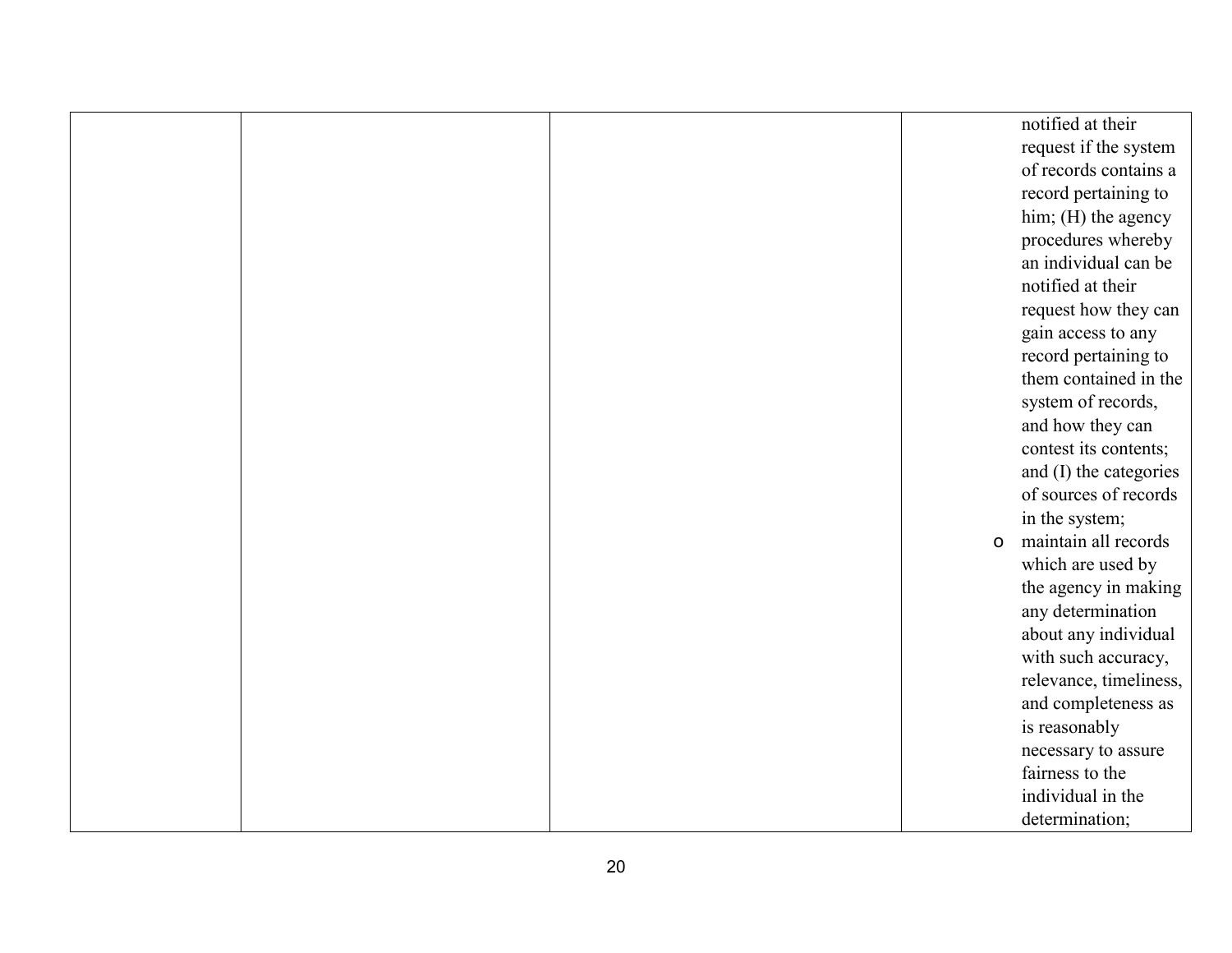|  | $\mathsf{O}$ | prior to               |
|--|--------------|------------------------|
|  |              | disseminating any      |
|  |              | record about an        |
|  |              | individual to any      |
|  |              | person other than an   |
|  |              | agency, unless the     |
|  |              | dissemination is       |
|  |              | made pursuant to the   |
|  |              | Act, make reasonable   |
|  |              | efforts to assure that |
|  |              | such records are       |
|  |              | accurate, complete,    |
|  |              | timely, and relevant   |
|  |              | for agency purposes;   |
|  | $\mathsf{o}$ | maintain no record     |
|  |              | describing how any     |
|  |              | individual exercises   |
|  |              | rights guaranteed by   |
|  |              | the First Amendment    |
|  |              | unless expressly       |
|  |              | authorized by statute  |
|  |              | or by the individual   |
|  |              | about whom the         |
|  |              | record is maintained   |
|  |              | or unless pertinent to |
|  |              | and within the scope   |
|  |              | of an authorized law   |
|  |              | enforcement activity;  |
|  | $\mathsf{o}$ | make reasonable        |
|  |              | efforts to serve       |
|  |              | notice on an           |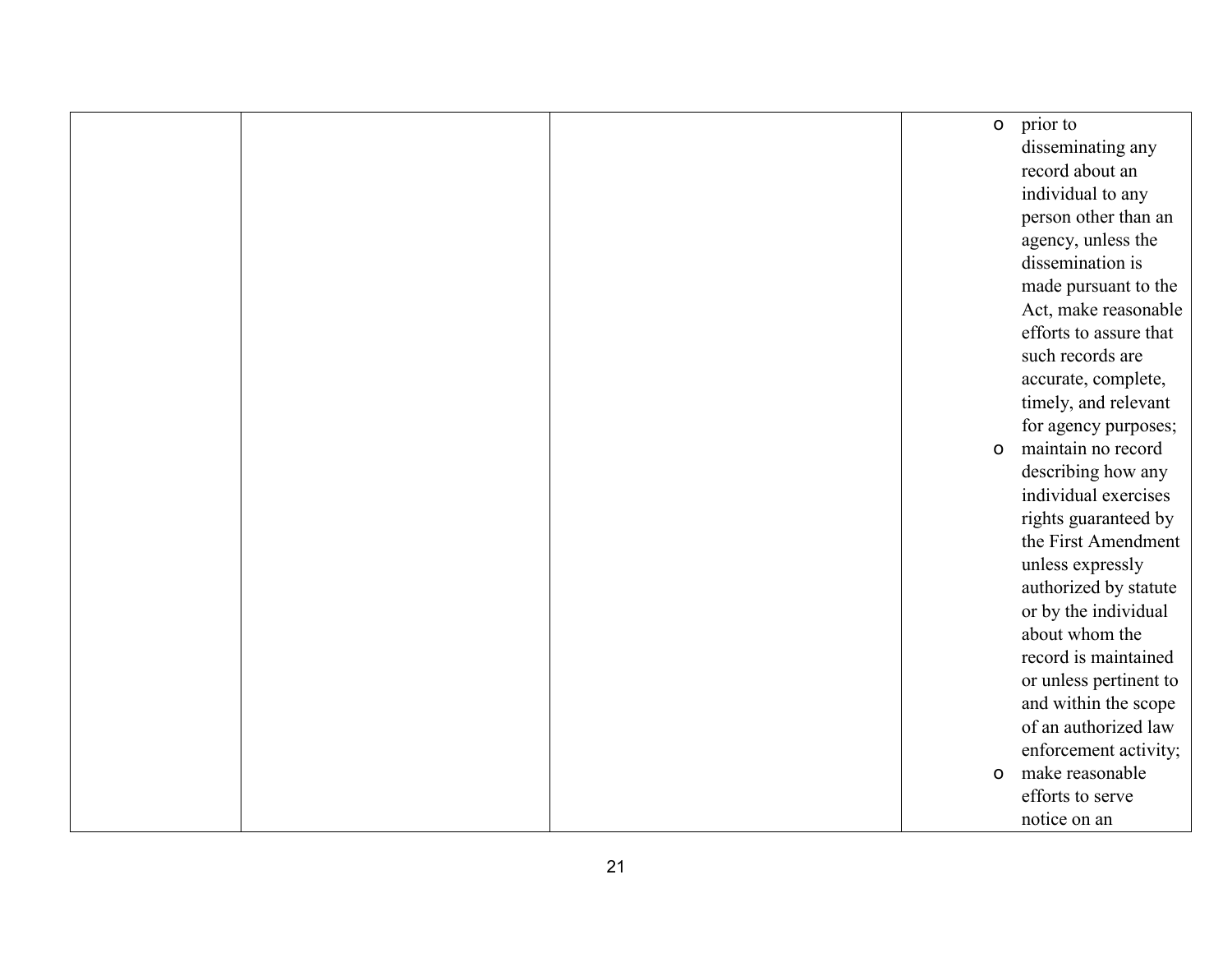|  |              | individual when any   |
|--|--------------|-----------------------|
|  |              | record on such        |
|  |              | individual is made    |
|  |              | available to any      |
|  |              | person under          |
|  |              | compulsory legal      |
|  |              | process when such     |
|  |              | process becomes a     |
|  |              | matter of public      |
|  |              | record;               |
|  | $\mathsf{o}$ | establish rules of    |
|  |              | conduct for persons   |
|  |              | involved in the       |
|  |              | design, development,  |
|  |              | operation, or         |
|  |              | maintenance of any    |
|  |              | system of records, or |
|  |              | in maintaining any    |
|  |              | record, and instruct  |
|  |              | each such person      |
|  |              | with respect to such  |
|  |              | rules and the         |
|  |              | requirements of this  |
|  |              | section, including    |
|  |              | any other rules and   |
|  |              | procedures adopted    |
|  |              | pursuant to this Act  |
|  |              | and the penalties for |
|  |              | noncompliance;        |
|  | $\mathsf O$  | establish appropriate |
|  |              | administrative,       |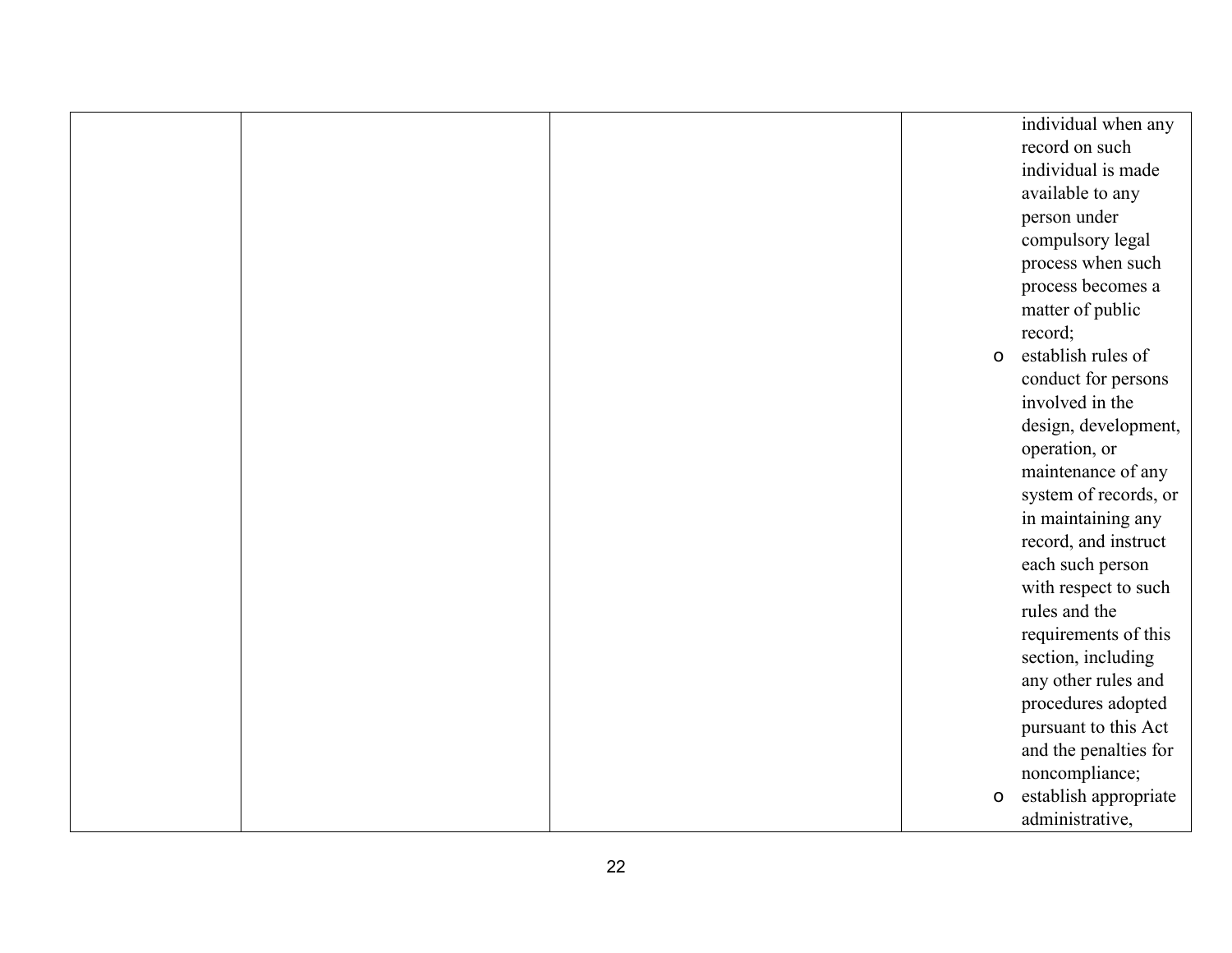|  |              | technical and          |
|--|--------------|------------------------|
|  |              | physical safeguards    |
|  |              | to insure the security |
|  |              | and confidentiality of |
|  |              | records and to         |
|  |              | protect against any    |
|  |              | anticipated threats or |
|  |              | hazards to their       |
|  |              | security or integrity  |
|  |              | which could result in  |
|  |              | substantial harm,      |
|  |              | embarrassment,         |
|  |              | inconvenience, or      |
|  |              | unfairness to any      |
|  |              | individual on whom     |
|  |              | information is         |
|  |              | maintained;            |
|  | $\mathsf{o}$ | at least 30 days prior |
|  |              | to publication of      |
|  |              | information under      |
|  |              | the Act, publish in    |
|  |              | the Federal Register   |
|  |              | notice of any new      |
|  |              | use or intended use    |
|  |              | of the information in  |
|  |              | the system, and        |
|  |              | provide an             |
|  |              | opportunity for        |
|  |              | interested persons to  |
|  |              | submit written data,   |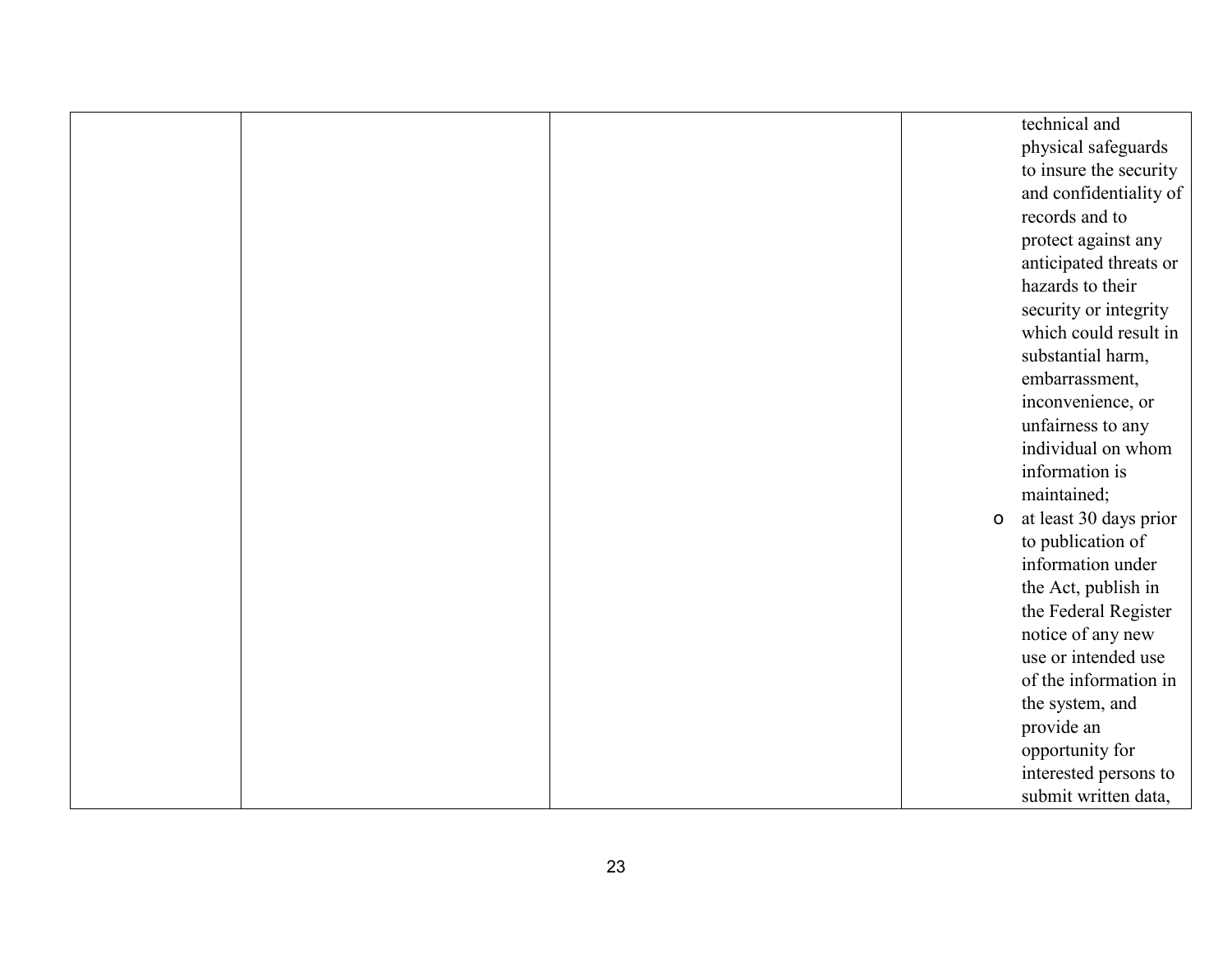|  | views, or arguments                   |
|--|---------------------------------------|
|  | to the agency.                        |
|  | Agencies may only share               |
|  | information if there is a             |
|  | written agreement between             |
|  | the agencies that has been            |
|  | submitted to the Committee            |
|  | on Government Affairs of              |
|  | the Senate and the                    |
|  | Committee on Government               |
|  | Operations of the House,              |
|  | and has been made available           |
|  | to the public.                        |
|  | Disclosure of records that            |
|  | are retrieved from a system           |
|  | of records is prohibited.             |
|  | There are various exceptions          |
|  | falling into two classes:             |
|  | o The agency may                      |
|  | disclose information                  |
|  | with permission from                  |
|  | the individual;                       |
|  | or if it can meet one<br>$\mathsf{o}$ |
|  | of the following                      |
|  | twelve conditions:                    |
|  | the disclosure                        |
|  | is to an                              |
|  | agency                                |
|  | employee                              |
|  | who normally                          |
|  | maintains the                         |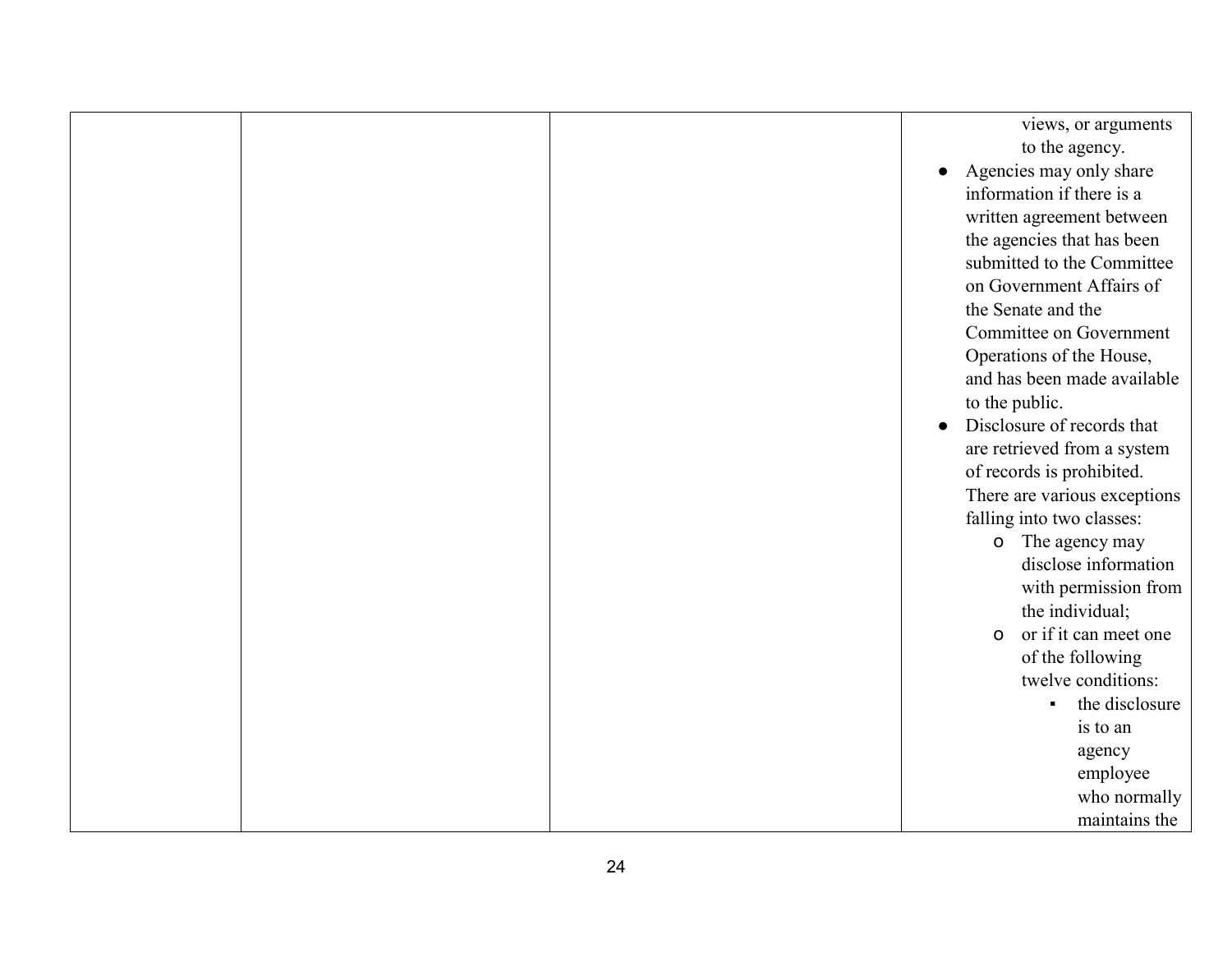|  |                | record and     |
|--|----------------|----------------|
|  |                | need it in the |
|  |                | performance    |
|  |                | of duty;       |
|  | $\blacksquare$ | the disclosure |
|  |                | is made under  |
|  |                | the FOI Act;   |
|  | $\blacksquare$ | the disclosure |
|  |                | is for a       |
|  |                | "routine use;" |
|  | $\blacksquare$ | the disclosure |
|  |                | is to the      |
|  |                | Census         |
|  |                | Bureau for     |
|  |                | the purposes   |
|  |                | of a census    |
|  |                | survey;        |
|  | $\blacksquare$ | the disclosure |
|  |                | is to someone  |
|  |                | who has        |
|  |                | adequately     |
|  |                | notified the   |
|  |                | agency in      |
|  |                | advance that   |
|  |                | the record is  |
|  |                | to be used for |
|  |                | statistical    |
|  |                | research or    |
|  |                | reporting, and |
|  |                | the record is  |
|  |                | transferred    |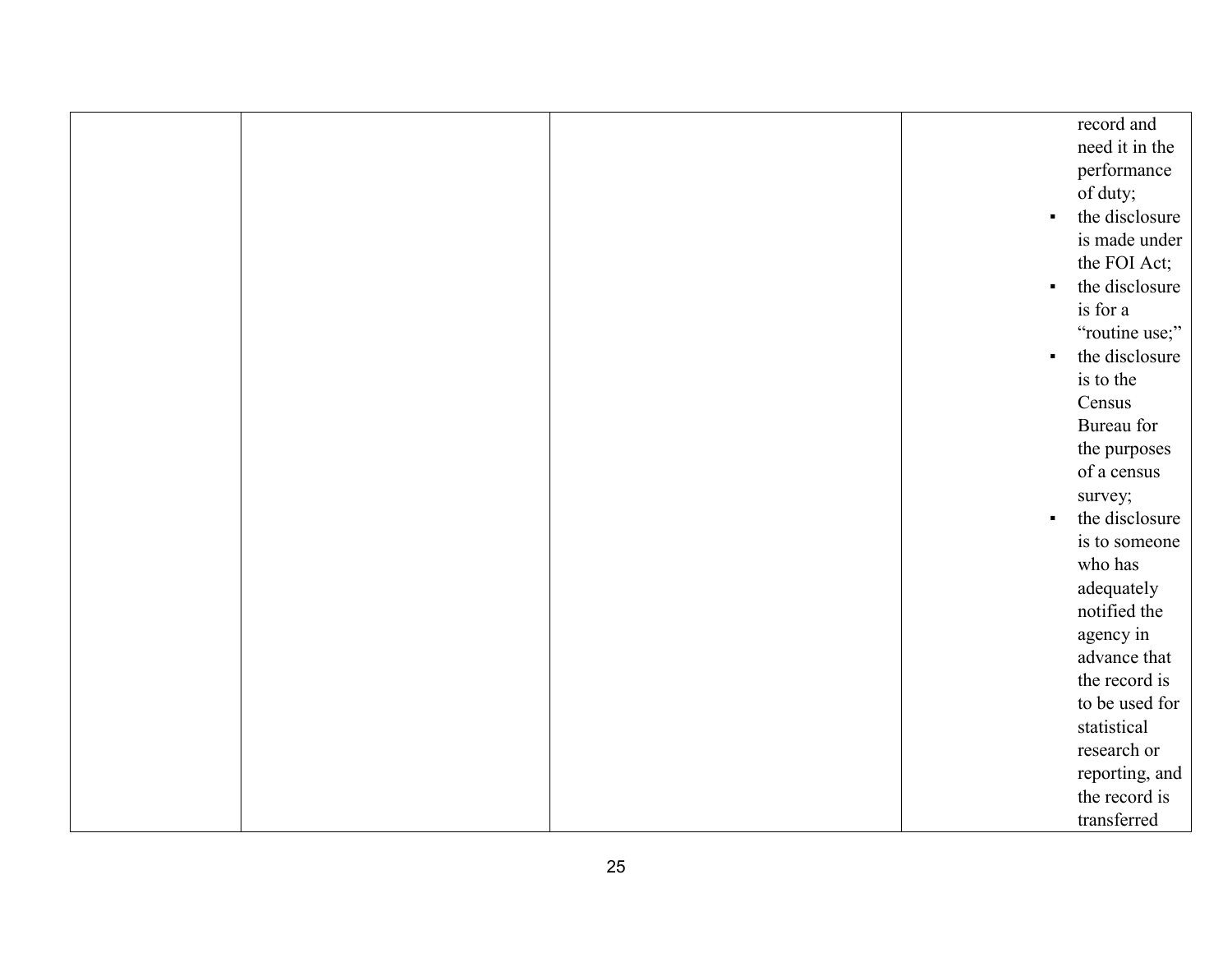|  |                | without              |
|--|----------------|----------------------|
|  |                | individually         |
|  |                | identifying          |
|  |                | data;                |
|  | $\blacksquare$ | the disclosure       |
|  |                | is to the            |
|  |                | National             |
|  |                | Archives and         |
|  |                | Records              |
|  |                | Administratio        |
|  |                | n as a record        |
|  |                | of historical        |
|  |                | value;               |
|  | $\blacksquare$ | the disclosure       |
|  |                | is to an             |
|  |                | agency "of           |
|  |                | any                  |
|  |                | governmental         |
|  |                | jurisdiction         |
|  |                | within or            |
|  |                | under the            |
|  |                | control of the       |
|  |                | <b>United States</b> |
|  |                | for a civil or       |
|  |                | criminal law         |
|  |                | enforcement          |
|  |                | activity," and       |
|  |                | if the record        |
|  |                | is provided in       |
|  |                | response to a        |
|  |                | written              |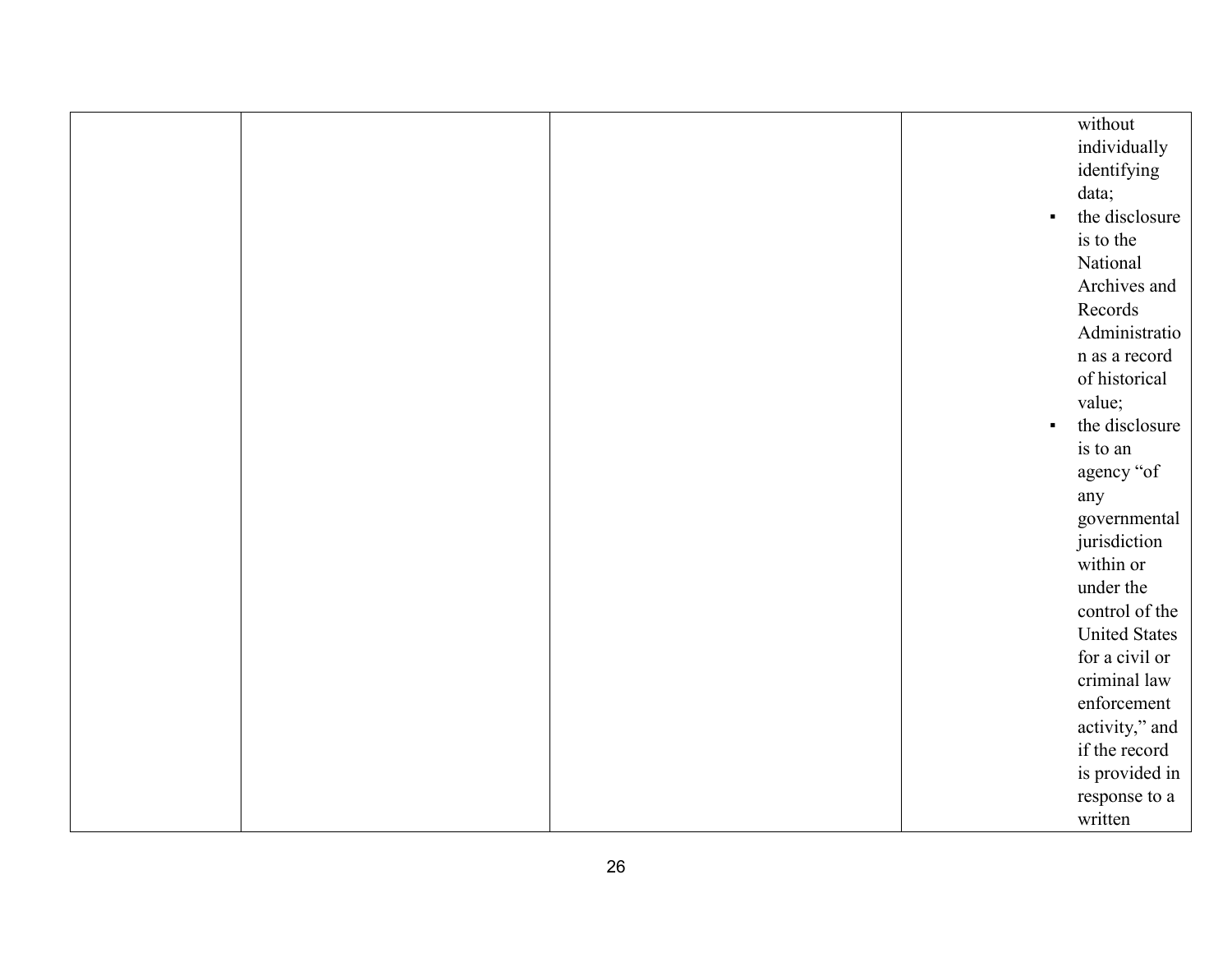|  |                | request by the |
|--|----------------|----------------|
|  |                | head of the    |
|  |                | agency;        |
|  | $\blacksquare$ | the disclosure |
|  |                | is made        |
|  |                | where there    |
|  |                | are            |
|  |                | "compelling    |
|  |                | circumstance   |
|  |                | s" affecting   |
|  |                | someone's      |
|  |                | health or      |
|  |                | safety, and    |
|  |                | the person     |
|  |                | whose health   |
|  |                | or safety is   |
|  |                | affected is    |
|  |                | sent a         |
|  |                | notification   |
|  |                | of the         |
|  |                | disclosure;    |
|  | $\blacksquare$ | the disclosure |
|  |                | is made to     |
|  |                | Congress, or   |
|  |                | any            |
|  |                | committee or   |
|  |                | subcommittee   |
|  |                | within         |
|  |                | Congress;      |
|  |                | the disclosure |
|  |                | is made to the |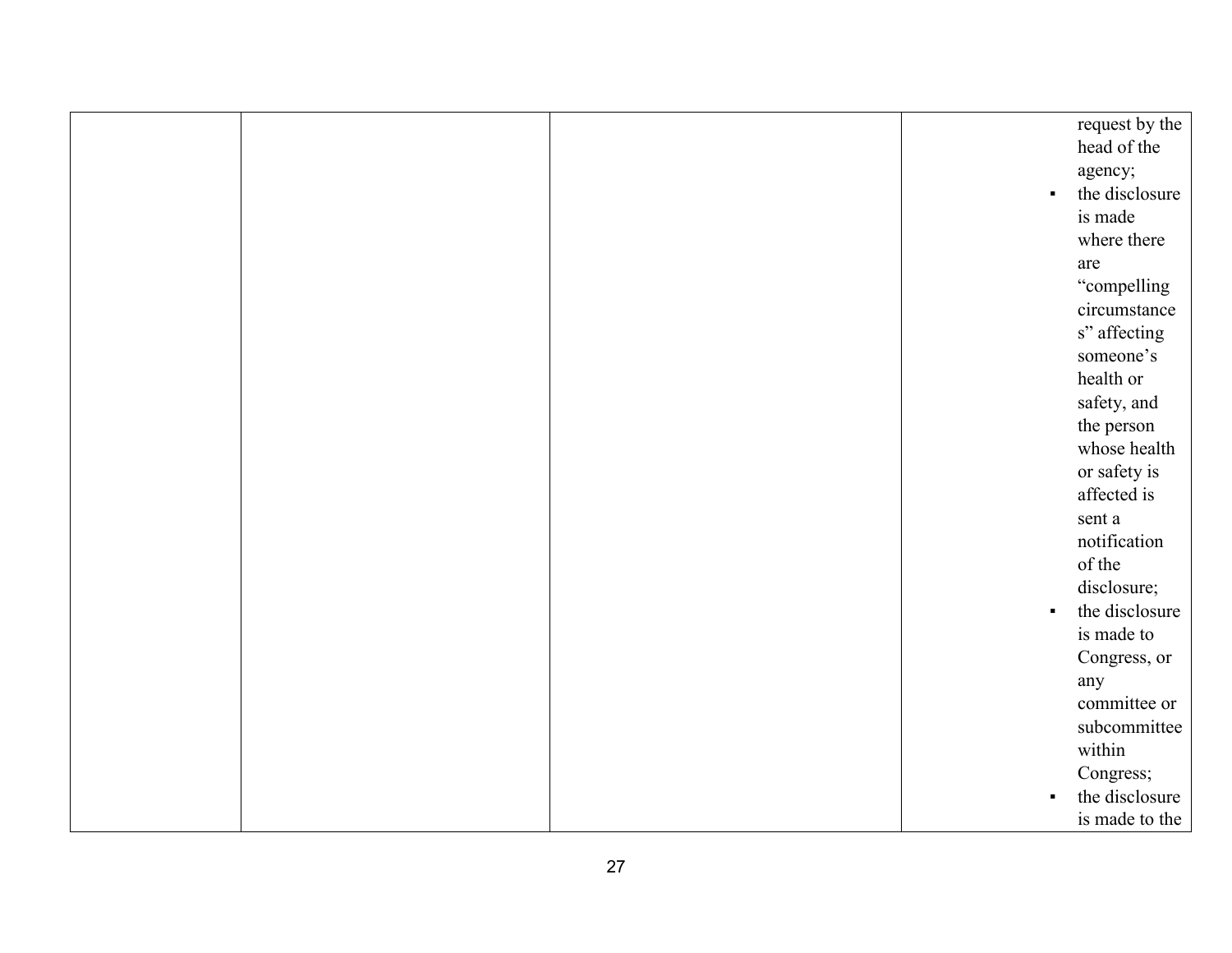|  |                | Comptroller    |
|--|----------------|----------------|
|  |                | General in     |
|  |                | the course of  |
|  |                | the duties of  |
|  |                | the General    |
|  |                | Accounting     |
|  |                | Office;        |
|  | $\blacksquare$ | the disclosure |
|  |                | is made        |
|  |                | pursuant to a  |
|  |                | court order;   |
|  | $\blacksquare$ | the disclosure |
|  |                | is made to a   |
|  |                | consumer       |
|  |                | reporting      |
|  |                | agency in      |
|  |                | accordance     |
|  |                | with 31        |
|  |                | U.S.C.         |
|  |                | $3711(e)$ .    |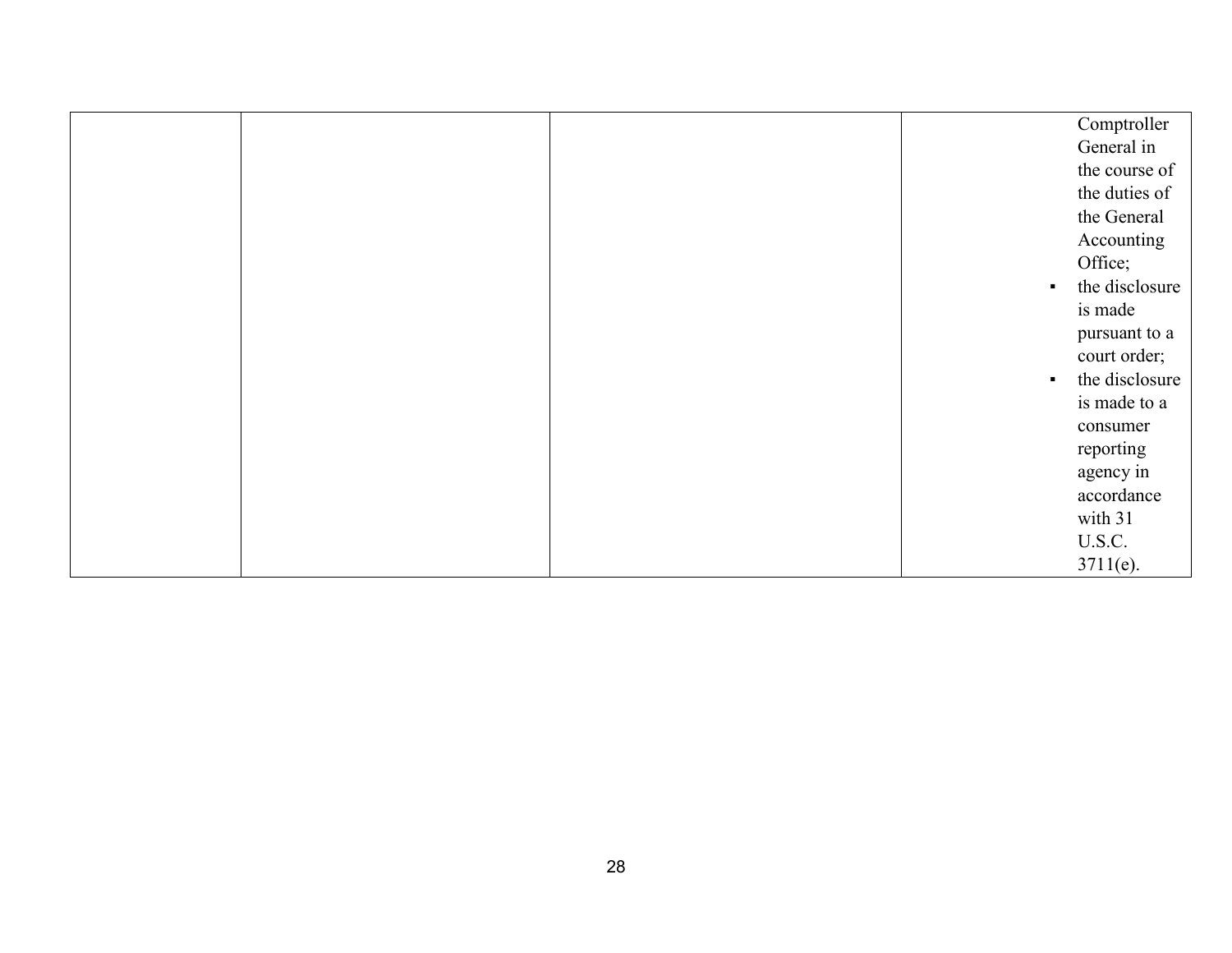| <b>PRIVACY</b><br><b>REQUIREMENTS</b><br>(OPTIONAL) | Discretionary Exceptions to<br>Access Principle (general<br>obligation to provide access to<br>severable and non-severable<br>personal information upon<br>request). Organizations may<br>refuse access if the<br>information:                                                                                                                                                                                                                                                                                     | Covered entities may decide whether<br>to obtain an individual's consent in<br>order to use or disclose PHI for<br>treatment, payment, and health care<br>operations purposes, and with regard<br>to the content of the consent and the<br>manner of obtaining it.<br>Covered entities may establish a<br>$\bullet$                                                                                                                                                                                                                                                                                                                                                                                                                                                                                                            | For agencies sharing<br>information through a<br>"matching agreement," an<br>agreement may be renewed<br>at the discretion of the<br>agencies.<br>"Routine use" exception<br>does not have to be a |
|-----------------------------------------------------|--------------------------------------------------------------------------------------------------------------------------------------------------------------------------------------------------------------------------------------------------------------------------------------------------------------------------------------------------------------------------------------------------------------------------------------------------------------------------------------------------------------------|--------------------------------------------------------------------------------------------------------------------------------------------------------------------------------------------------------------------------------------------------------------------------------------------------------------------------------------------------------------------------------------------------------------------------------------------------------------------------------------------------------------------------------------------------------------------------------------------------------------------------------------------------------------------------------------------------------------------------------------------------------------------------------------------------------------------------------|----------------------------------------------------------------------------------------------------------------------------------------------------------------------------------------------------|
|                                                     | <b>o</b> Is protected by<br>solicitor-client<br>privilege;<br>Would reveal<br>$\Omega$<br>confidential<br>commercial<br>information;<br>Would reasonably be<br>$\mathsf{o}$<br>expected to harm an<br>individual's life or<br>security;<br>Was collected without<br>$\Omega$<br>the individual's<br>knowledge or consent<br>to ensure its availability<br>and accuracy, and the<br>collection was required<br>to investigate a breach<br>of an agreement or<br>contravention of a<br>federal or provincial<br>law; | policy requiring individual consent<br>in order to make certain other<br>disclosures that are otherwise<br>permitted without individual consent<br>or authorization.<br>Covered entities are not required to<br>agree to an individual's request for<br>restriction on uses and disclosures<br>(but they are required to have<br>policies in place by which to accept<br>or deny such requests).<br>Covered entities may establish a<br>policy for granting restrictions for<br>certain other disclosures that are<br>otherwise permitted.<br>Group health plans may describe<br>limitations on uses and disclosures<br>that go beyond the requirements of<br>the Privacy Rule that it voluntarily<br>adopts.<br>An Authorization may, but is not<br>required, to include additional,<br>optional elements so long as they are | purpose identical to the<br>purpose for collecting the<br>record, it only has to be a<br>compatible purpose.                                                                                       |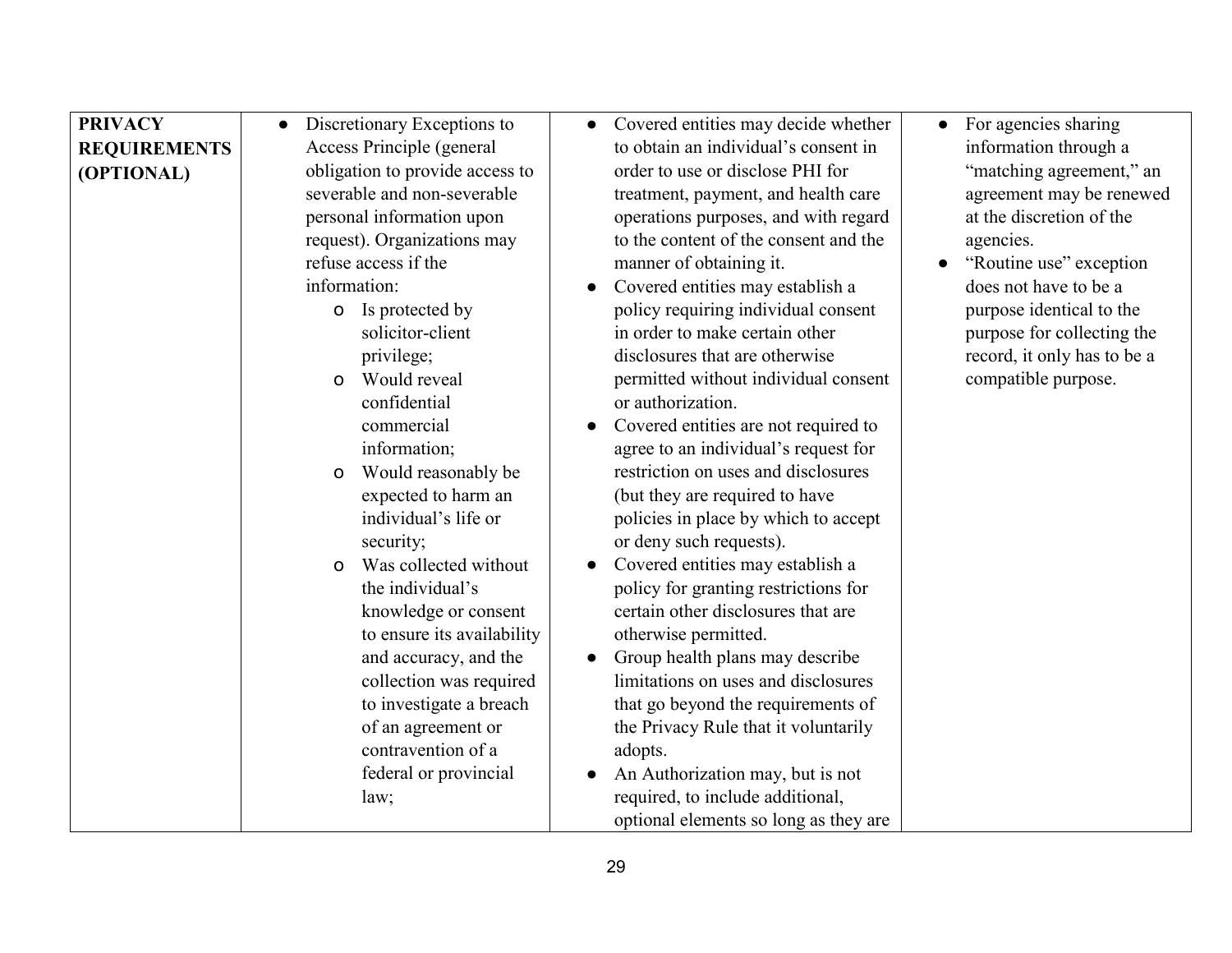| Was generated in the<br>$\mathsf O$   | not inconsistent with the required  |  |
|---------------------------------------|-------------------------------------|--|
| course of a formal                    | elements and statements and are not |  |
| dispute resolution                    | otherwise contrary to the           |  |
| process; or                           | Authorization requirements of the   |  |
| Was created for the<br>O              | Privacy Rule.                       |  |
| purpose of making a                   |                                     |  |
| disclosure under the                  |                                     |  |
| <b>Public Servants</b>                |                                     |  |
| <b>Disclosure Protection</b>          |                                     |  |
| Act or a related                      |                                     |  |
| investigation.                        |                                     |  |
| Organizations may collect             |                                     |  |
| personal information without          |                                     |  |
| the individual's knowledge or         |                                     |  |
| consent only:                         |                                     |  |
| o If it is clearly in the             |                                     |  |
| individual's interest                 |                                     |  |
| and consent is not                    |                                     |  |
| available in a timely                 |                                     |  |
| way;                                  |                                     |  |
| If knowledge and<br>$\mathsf O$       |                                     |  |
| consent would                         |                                     |  |
| compromise the                        |                                     |  |
| availability or accuracy              |                                     |  |
| of the information and                |                                     |  |
| collection is required to             |                                     |  |
| investigate a breach of               |                                     |  |
|                                       |                                     |  |
| an agreement or<br>contravention of a |                                     |  |
|                                       |                                     |  |
| federal or provincial                 |                                     |  |
| law;                                  |                                     |  |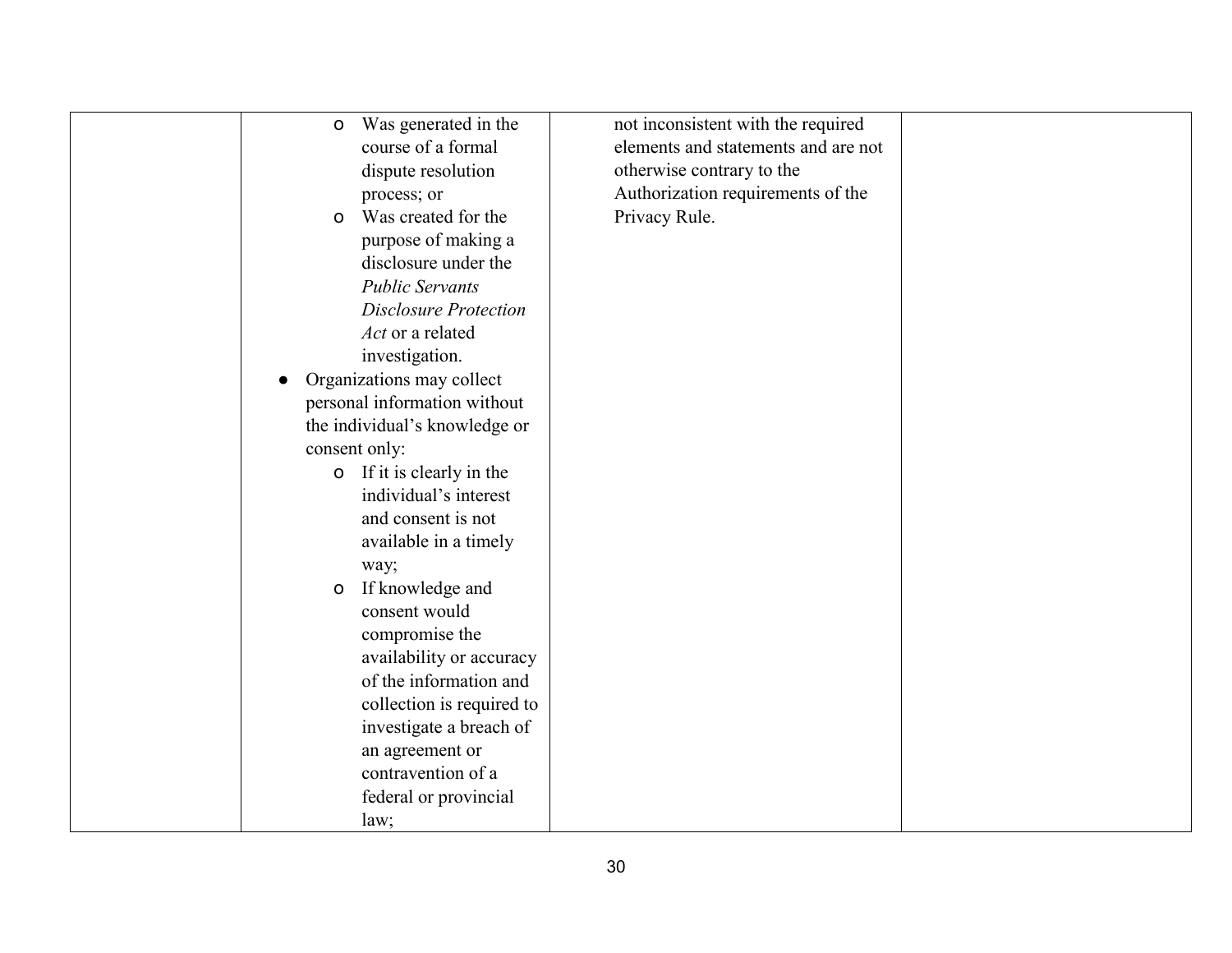| For journalistic, artistic<br>$\mathsf{o}$ |  |
|--------------------------------------------|--|
| or literary purposes;                      |  |
| If it is publicly<br>$\mathsf O$           |  |
| available as specified in                  |  |
| the regulations.                           |  |
| Organizations may use                      |  |
| personal information without               |  |
| the individual's knowledge or              |  |
| consent only:                              |  |
| o If the organization has                  |  |
| reasonable grounds to                      |  |
| believe the information                    |  |
| could be useful when                       |  |
| investigating a                            |  |
| contravention of a                         |  |
| federal, provincial or                     |  |
| foreign law and the                        |  |
| information is used for                    |  |
| that investigation;                        |  |
| For an emergency that<br>$\mathbf O$       |  |
| threatens an                               |  |
| individual's life, health                  |  |
| or security;                               |  |
| For statistical or<br>O                    |  |
| scholarly study or                         |  |
| research (must notify                      |  |
| Privacy                                    |  |
| Commissioner);                             |  |
| If it is publicly<br>$\mathsf O$           |  |
| available as specified in                  |  |
| the regulations;                           |  |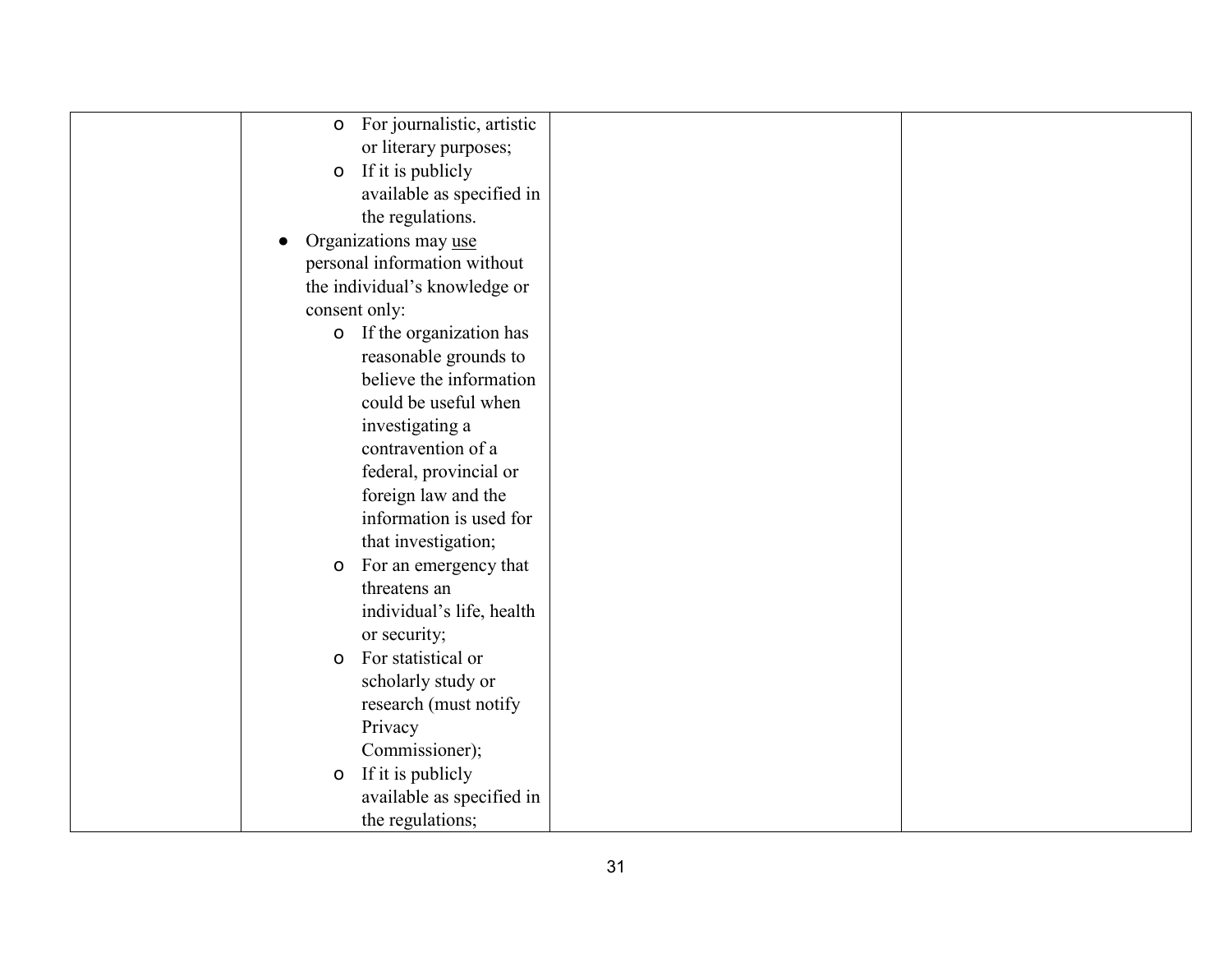| If the use is clearly in<br>$\mathsf{o}$ |  |
|------------------------------------------|--|
| the individual's interest                |  |
| and consent is not                       |  |
| available in a timely                    |  |
| way; or                                  |  |
| If knowledge and<br>$\mathsf{o}$         |  |
| consent would                            |  |
| compromise the                           |  |
| availability or accuracy                 |  |
| of the information and                   |  |
| collection was required                  |  |
| to investigate a breach                  |  |
| of an agreement or                       |  |
| contravention of a                       |  |
| federal or provincial                    |  |
| law.                                     |  |
| Organizations may disclose               |  |
| personal information without             |  |
| the individual's knowledge or            |  |
| consent only:                            |  |
| <b>o</b> To a lawyer                     |  |
| representing the                         |  |
| organization;                            |  |
| To collect a debt the<br>$\mathsf O$     |  |
| individual owes to the                   |  |
| organization; to comply                  |  |
| with a subpoena, a                       |  |
| warrant or an order                      |  |
| made by a court or                       |  |
| other body with                          |  |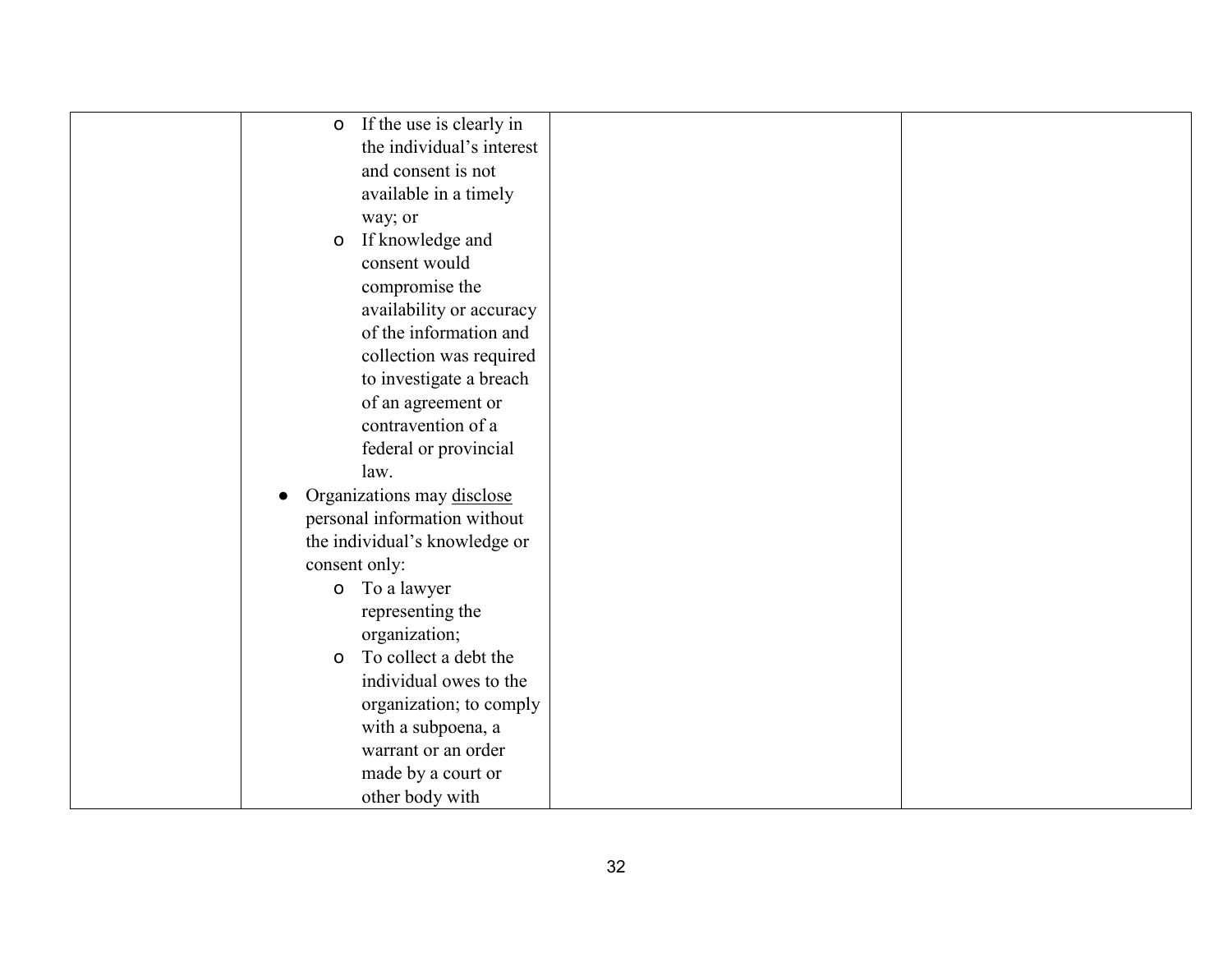|              | appropriate                |  |
|--------------|----------------------------|--|
|              | jurisdiction;              |  |
| $\mathsf{o}$ | To FINTRAC as              |  |
|              | required by the            |  |
|              | Proceeds of Crime and      |  |
|              | <b>Terrorist Financing</b> |  |
|              | Act;                       |  |
| $\mathsf{o}$ | To a government            |  |
|              | institution that has       |  |
|              | requested the              |  |
|              | information, identified    |  |
|              | its lawful authority to    |  |
|              | obtain the information,    |  |
|              | and indicates that         |  |
|              | disclosure is for the      |  |
|              | purpose of enforcing,      |  |
|              |                            |  |
|              | carrying out an            |  |
|              | investigation, or          |  |
|              | gathering intelligence     |  |
|              | relating to any federal,   |  |
|              | provincial or foreign      |  |
|              | law; or suspects that the  |  |
|              | information relates to     |  |
|              | national security, the     |  |
|              | defence of Canada or       |  |
|              | the conduct of             |  |
|              | international affairs; or  |  |
|              | is for the purpose of      |  |
|              | administering any          |  |
|              | federal/provincial law;    |  |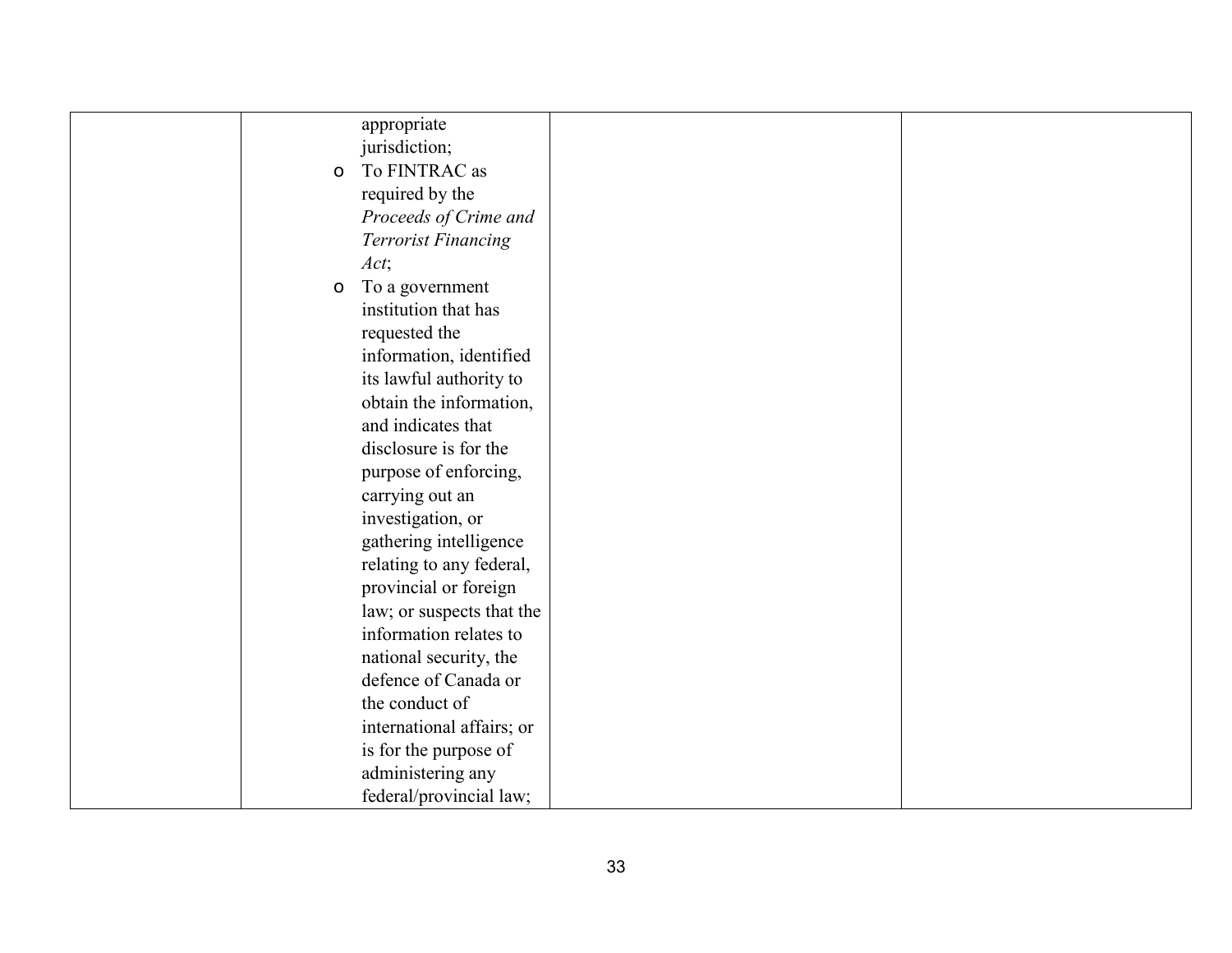| $\mathsf{o}$ | To an investigative        |  |
|--------------|----------------------------|--|
|              | body named in the          |  |
|              | Regulations of the Act     |  |
|              | or government              |  |
|              | institution on the         |  |
|              | organization's initiative  |  |
|              | when the organization      |  |
|              | has reasonable grounds     |  |
|              | to believe that the        |  |
|              | information concerns a     |  |
|              | breach of an agreement,    |  |
|              | or a contravention of      |  |
|              | federal, provincial, or    |  |
|              | foreign law, or suspects   |  |
|              | the information relates    |  |
|              | to national security, the  |  |
|              | defence of Canada or       |  |
|              | the conduct of             |  |
|              | international affairs;     |  |
| $\mathsf O$  | If made by an              |  |
|              | investigative body for     |  |
|              | the purposes related to    |  |
|              | the investigation of a     |  |
|              | breach of an agreement     |  |
|              | or a contravention of a    |  |
|              | federal/provincial law;    |  |
| $\mathsf O$  | In an emergency            |  |
|              | threatening an             |  |
|              | individual's life, health, |  |
|              | or security (the           |  |
|              | organization must          |  |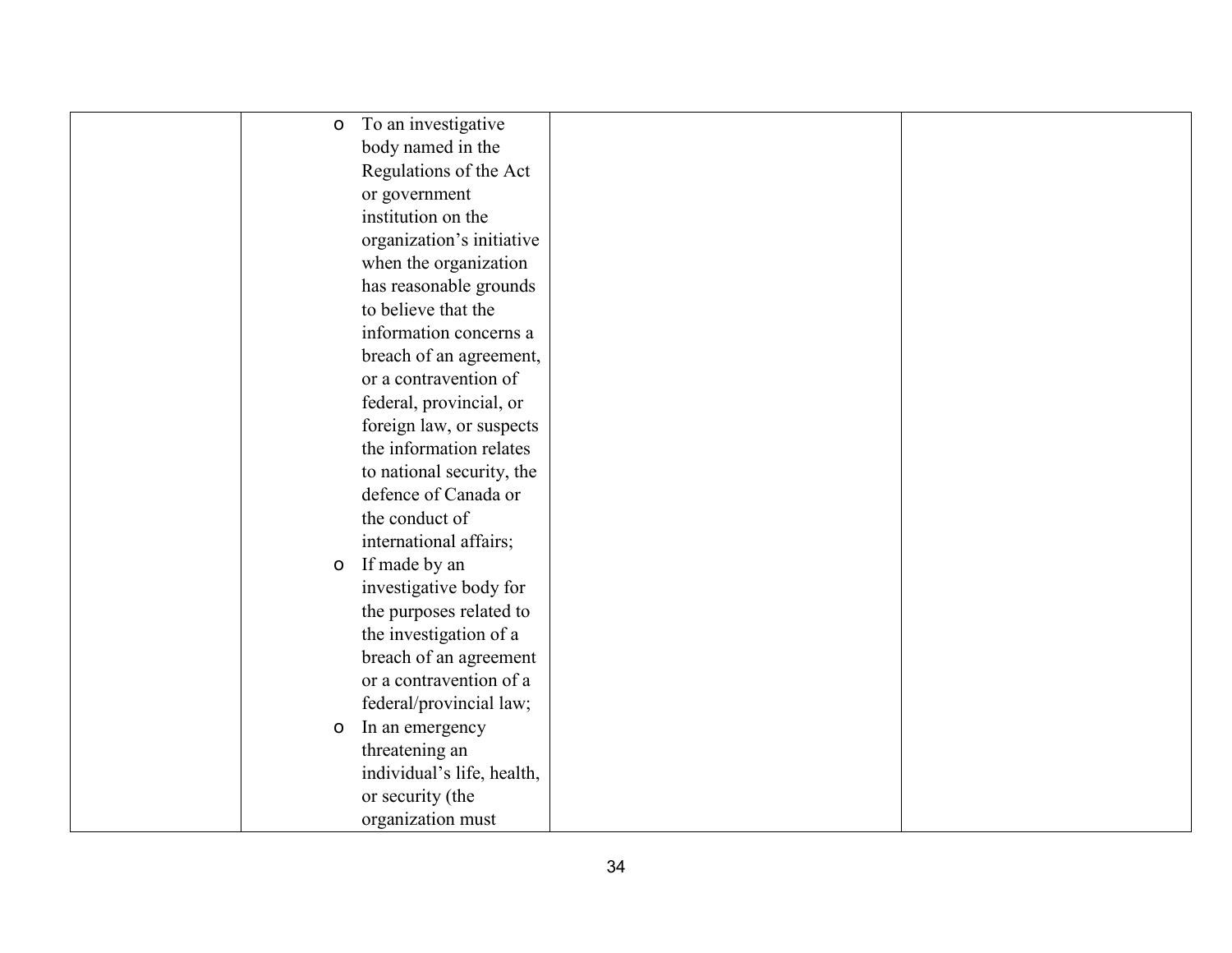| $\mathsf{o}$ | inform the individual of<br>the disclosure);<br>For statistical, scholarly<br>study or research (must |  |
|--------------|-------------------------------------------------------------------------------------------------------|--|
|              | notify Privacy<br>Commissioner);                                                                      |  |
| $\mathsf{o}$ | To an archival<br>institution;                                                                        |  |
| $\mathsf{O}$ | 20 years after the<br>individual's death or<br>100 years after the<br>record was created              |  |
|              | o If it publicly available<br>as specified in the<br>regulations; or if<br>required by law.           |  |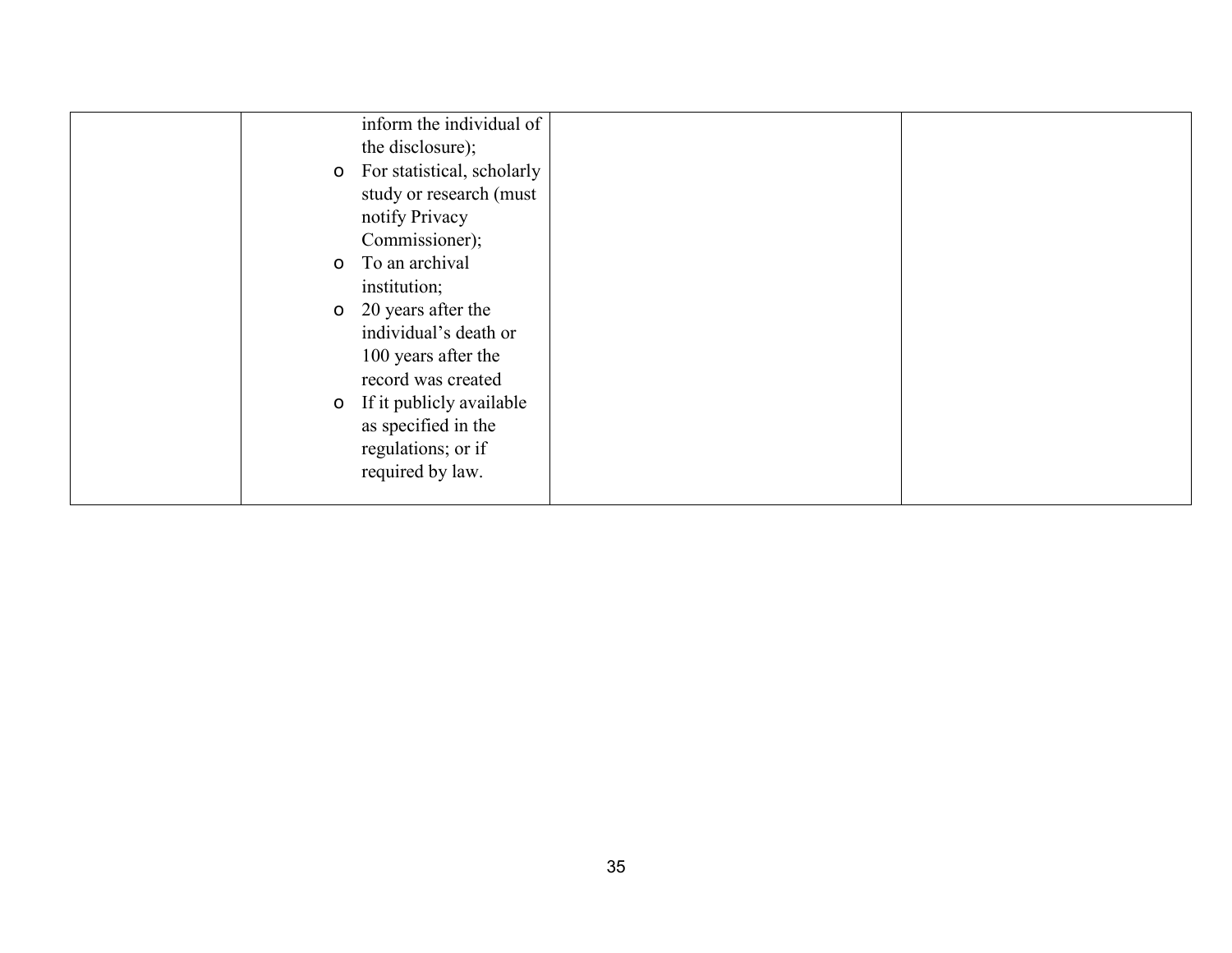#### **7. References**

Cloud Security Alliance. (2016, February). The Treacherous 12 – Cloud Computing Top Threats in 2016. Retrieved from

https://downloads.cloudsecurityalliance.org/assets/research/top-threats/Treacherous-12 Cloud-Computing Top-Threats.pdf

Determann, Lothar and Oliver Zee. "Cloud Provider Obligations as Business Associates under HIPAA." Computer and Internet Lawyer 30.6 (2013): 16-18.

Gleeson, N. & Walden, I. 'It's a jungle out there'?: Cloud computing, standards and the law. (2014). European Journal of Law and Technology, 5(2). Retrieved from http://ejlt.org/article/view/363/460

Hashizume, K., Rosado, D., Fernandez-Medina, E., & Fernandez, E. (2013, February 27). An analysis of security issues for cloud computing. Journal of Internet Services and Applications, 4(5). Retrieved from https://jisajournal.springeropen.com/articles/10.1186/1869-0238-4-5

Office of the Privacy Commissioner of Canada. (2010, March). Reaching for the Cloud(s): Privacy Issues related to Cloud Computing. Retrieved from https://www.priv.gc.ca/media/1723/cc\_201003\_e.pdf

Parker, Joshua S. "Lost in the Cloud: Protecting End-User Privacy in Federal Cloud Computing Contracts." Public Contract Law Journal 41.2 (2012): 385-409.

Ryan, James. "The Uncertain Future: Privacy and Security in Cloud Computing." Santa Clara Law Review 54 (2014): 497-525.

Szeto, Melodie and Ali Miri. "Analysis of the Use of Privacy-Enhancing Technologies to Achieve PIPEDA Compliance in a B2C e-Business Model." Paper presented at the Eighth World Congress on the Management of eBusiness, WCMeB 2007, Toronto, Ontario, July 11-13, 2007.

Turner, Stephen. "Benefits and Risks of Cloud Computing." Journal of Technology Research 4 (2013): 1-7.

Waggott, G., Reid, M., & Koczerginski, M. (2013, December). Cloud Computing: Privacy and Other Risks. Retrieved from http://www.mcmillan.ca/Files/166506\_Cloud%20Computing.pdf

Wang, C. (2010, October 29). Q&A: Demystifying Cloud Security – An Empowered Report: Getting Past Cloud Security Fear Mongering. Retrieved from